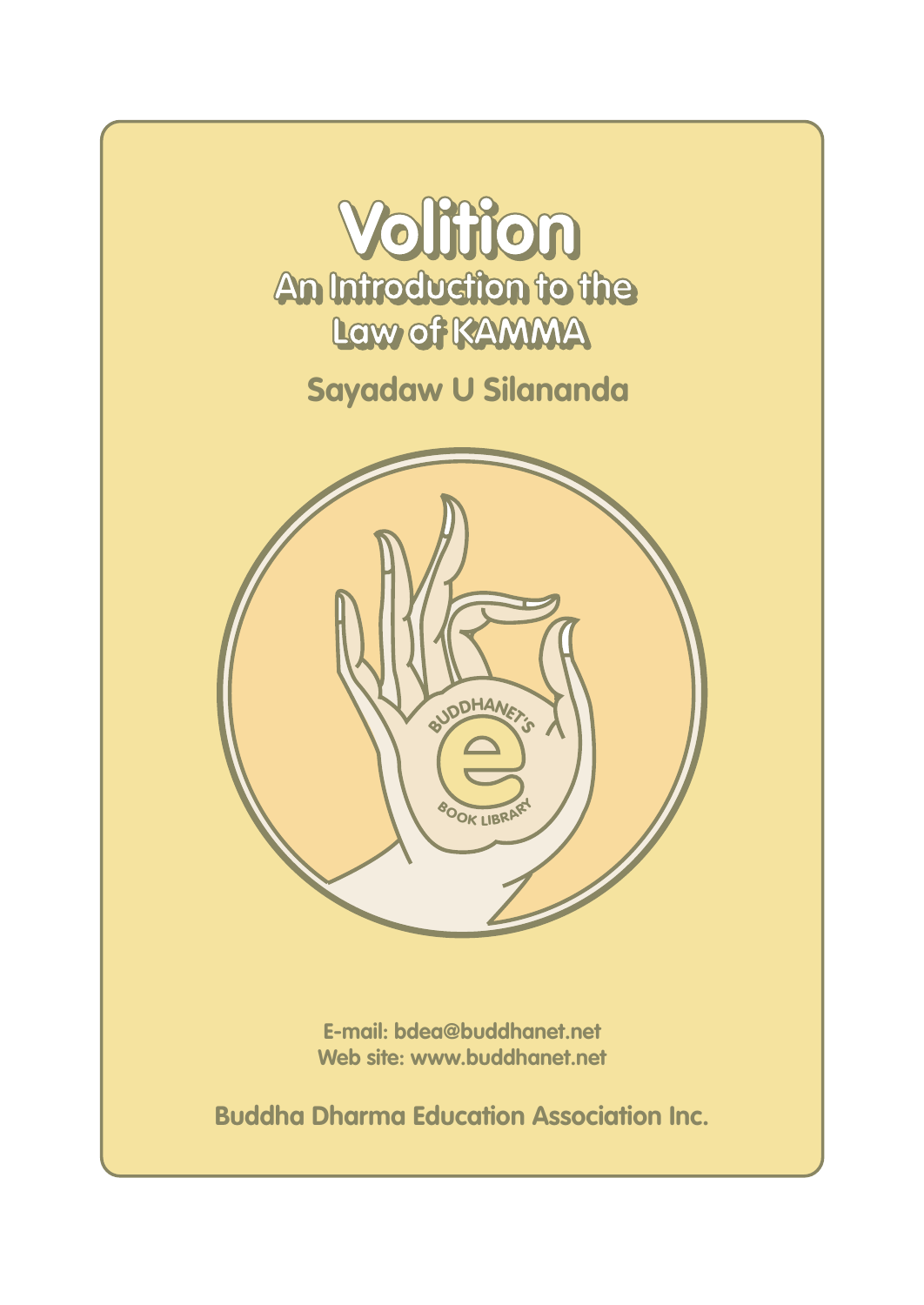### AN INWARD JOURNEY BOOK

#### Published by INWARD PATH PUBLISHER

P.O. Box 1034, 10830 Penang, Malaysia.

Tel/Fax: 04 890 6696 • Email: InwardPath@hotmail.com

Special Thanks to Sarah E Marks (Dhammachakka Meditation Center, USA), on behalf of the Sayadaw U Silananda for the kind permission given to us, the Inward Path Publisher, to re-print and publish this booklet in Malaysia. Sayalay Dhammadinna (Buddhist Hermitage Lunas); Bodhisara Stephen Gerber, Pauline Chong, Sabrina Ooi, Bro. Fong (Mahindarama), Mr. Ong (Printer) & Mr. Tan Cheng Hooi, Oh Teik Bin (Persatuan Buddhist Hilir Perak), Mdm. Cheah Siew Chin, Chai Luan, C.H. Tan (Zen Buddhist Culture Services Centre, Singapore), and Mdm. Cheah Siew Imn & Angie Ng Mei Chen for their support and assistance, and for making this Dhamma Book available for Free Distribution.

© 1999 Sayadaw U Silananda, USA.

All Rights Reserved. No part of this book may be reproduced in any manner without written permission from the publisher. For additional information please contact the publisher.

Perpustakaan Negara Malaysia – Cataloguing-in-Publication Data: Silananda, Sayadaw U Volition: an introduction to the law of Kamma / Sayadaw U Silananda; edited by Anthony Billings & Maung Tin-Wa; transcription by Pat McMahan ISBN 983-9439-20-0 1. Will I. Billings, Anthony. II. Tin-Wa, Maung. III. McMahan, Pat. IV. Title 153.8

First Edition: 1990 The Dhammacakkha Meditation Center, USA.

This Second Edition: 3,000 copies 1999.

Book Layout and Design by Sunanda Lim Hock Eng.

Printed in Penang, Malaysia.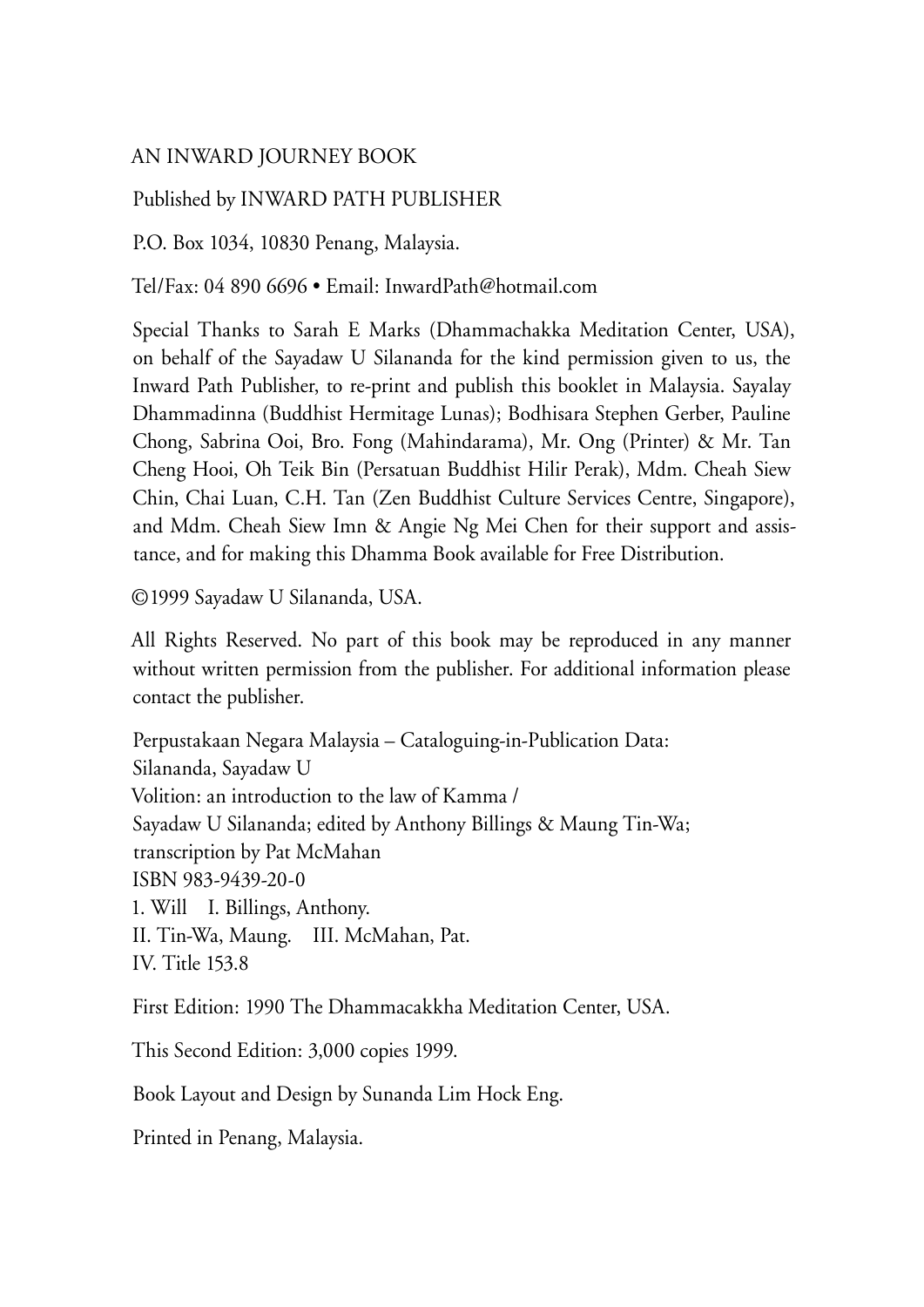

# **~ VOLITION ~**

### An Introduction to the Law of Kamma

### *by* Sayadaw U Sãlànanda

*edited by* Anthony Billings & Maung Tin-Wa

### *transcription by* Pat McMahan

*published by* INWARD PATH PUBLISHER Penang • Malaysia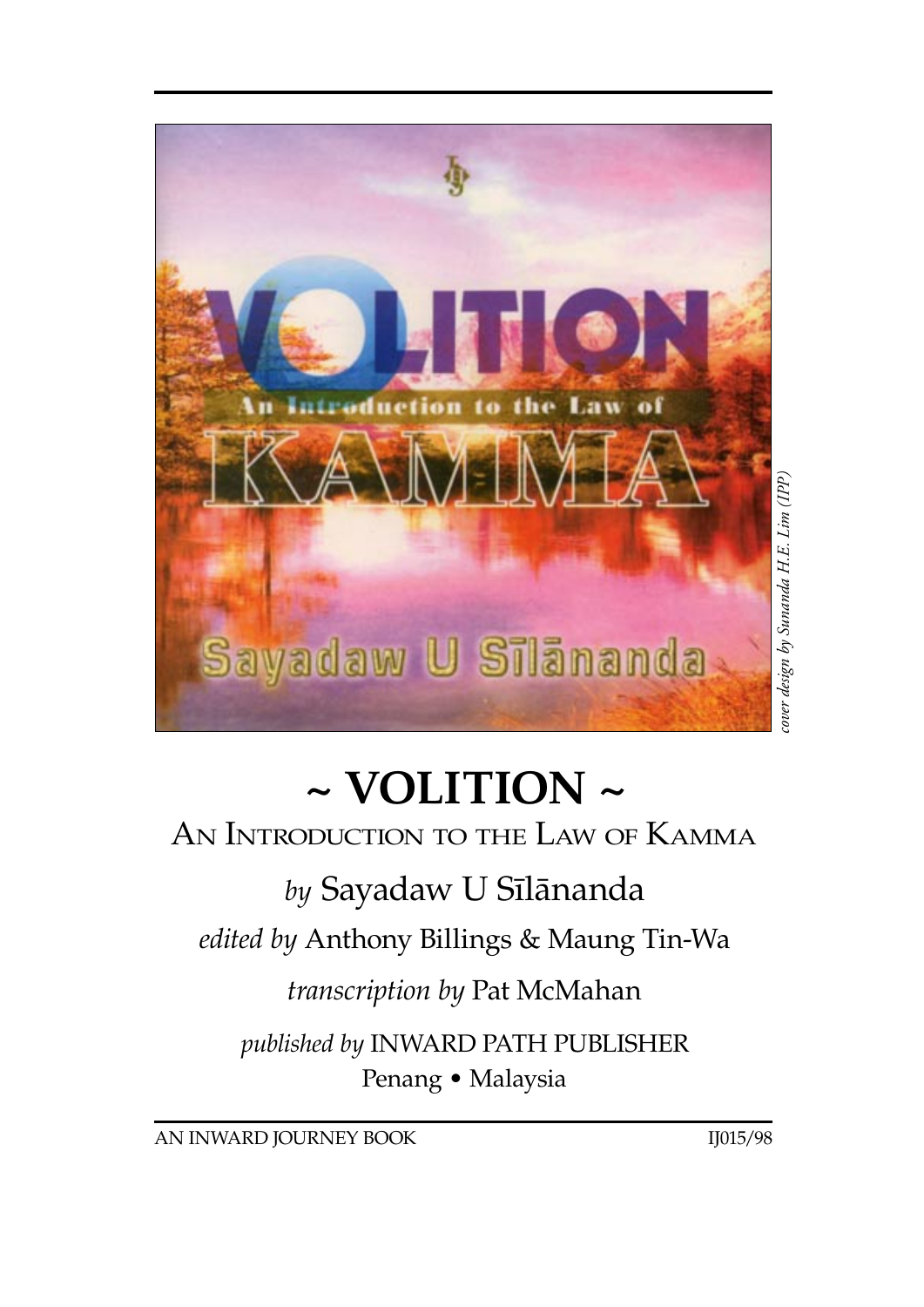## **Contents**

| Understanding of the Law of Kamma  26  |  |
|----------------------------------------|--|
|                                        |  |
| Other Books by Sayadaw U Sīlānanda  38 |  |
| Other Inward Journey Publications  40  |  |

\$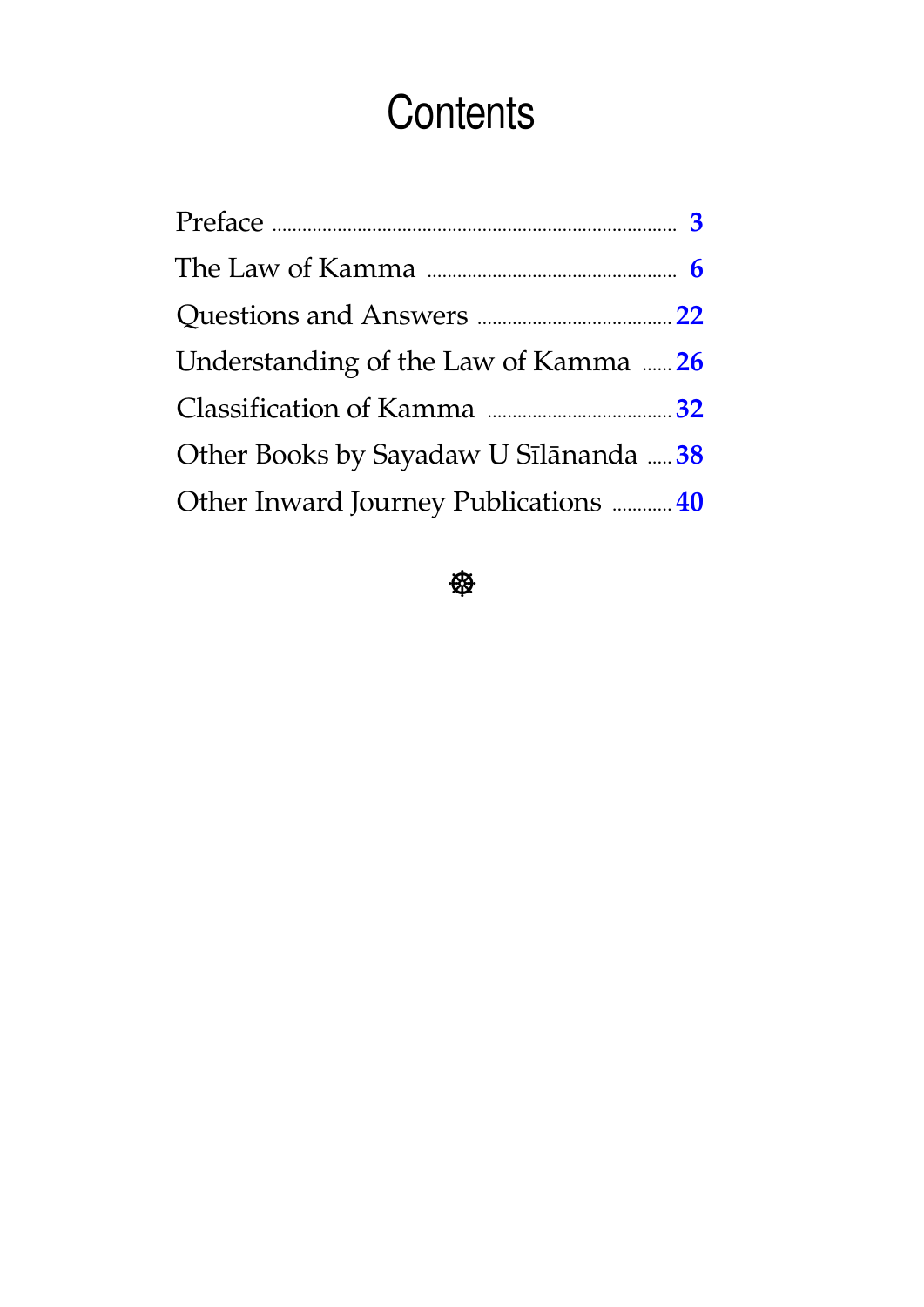## Preface

<span id="page-4-0"></span>**W**HAT IS *kamma*? Buddha said: "Oh monks, it is volition that I call *kamma."* volition that I call *kamma*."

The popular meaning of kamma is action or doing, but as a technical term, kamma means volition or will. When you do something, there is volition behind it, and that volition, that mental effort, is called kamma. Buddha explained that, having willed, one then acts through body, speech, and mind. Whatever you do, there is some kind of kamma, mental effort, will, and volition. Volition is one of the fifty-two mental states which arise together with consciousness.

If you are unfamiliar with the term kamma, then this booklet, *Volition, An Introduction to the Law of Kamma* – a Dhamma talk given by a well-known Burmese Buddhist monk, Sayadaw U Sãlànanda to students of Vipassana meditation and Abhidhamma from 1984 to 1988, in America – might be for you.

Sayadaw U Sãlànanda is the Abbot of the Dhammananda Vihara, Half Moon Bay, California, and the Spiritual Director of Dhammachakka Meditation Center, Theravada Buddhist Society of America and Tathagata Meditation Center, having been chosen by the renowned Burmese meditation master, the Most Venerable Mahasi Sayadaw, to teach in America and spread the Dhamma in the West.

Sayadaw has been a Buddhist monk since 1947. He holds two *Dhammàcariya* (Master of Dhamma) degrees and has taught at the Atithokdayone Pāļi University and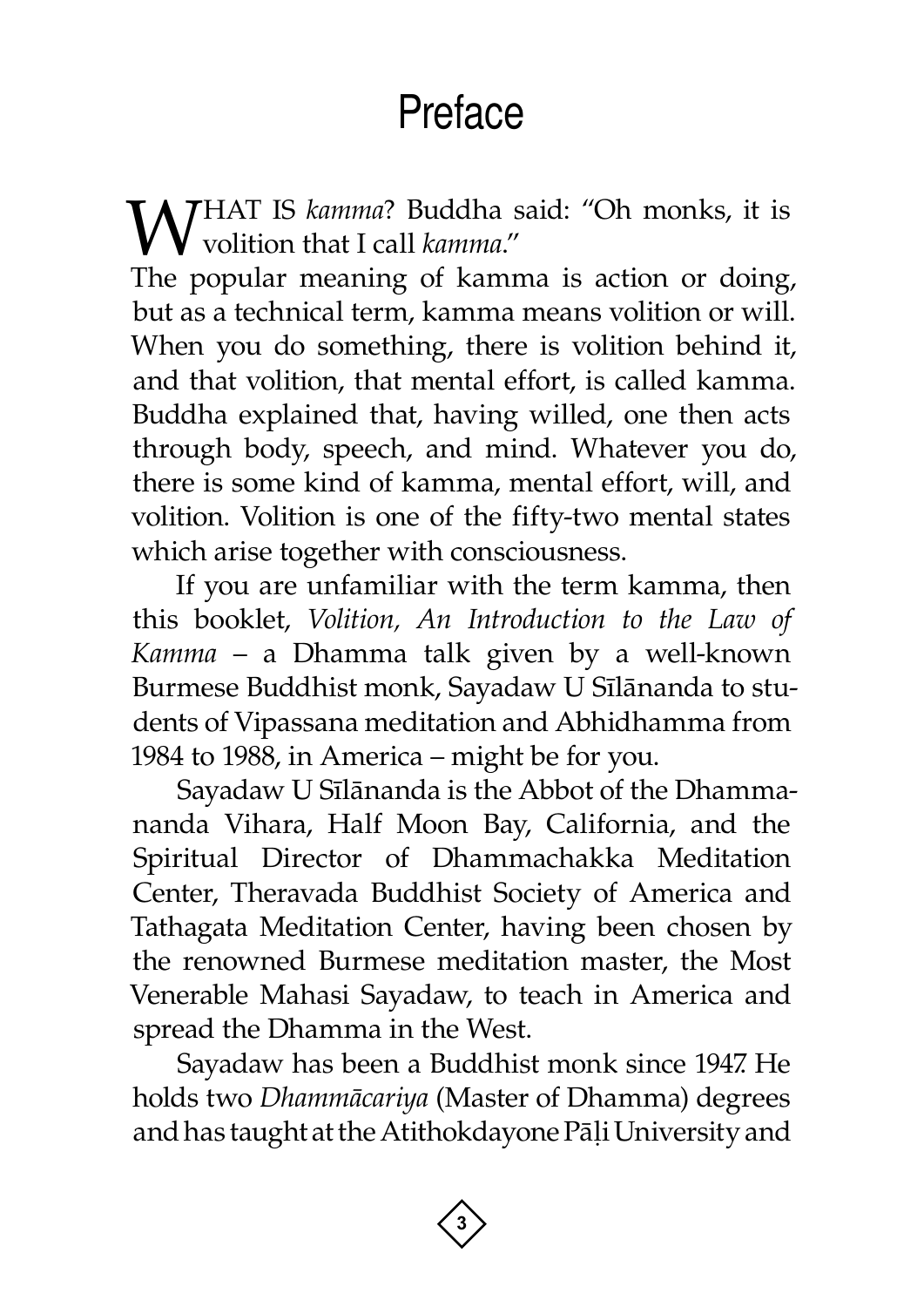was an External Examiner at the Department of Oriental Studies, University of Art and Sciences, Mandalay, Myanmar. Sayadaw was the chief compiler of the comprehensive *Tipițaka Pāḷi-Burmese Dictionary* and one of the final editors of the Pāli Texts, Commentaries, and Sub-Commentaries at the Sixth Buddhist Council, held in 1954.

Sayadaw is the author of seven scholarly Buddhist books in the Burmese language and an English publication on the Four Foundations of Mindfulness, in 1990.

Since his arrival in America in 1979, Sayadaw has been teaching *Vipassanà* (Insight) meditation, *Abhidhamma* (Buddhist psychology), and other aspects of Theravàda Buddhism, and leading meditation retreats throughout the country and in Japan, Europe and Asia. Sayadaw is actively engaged in teaching a broad range of students in English, Burmese, Pāļi and Sanskrit. Sayadaw is loved by his students as a skilled, patient and compassionate teacher.

**後** 

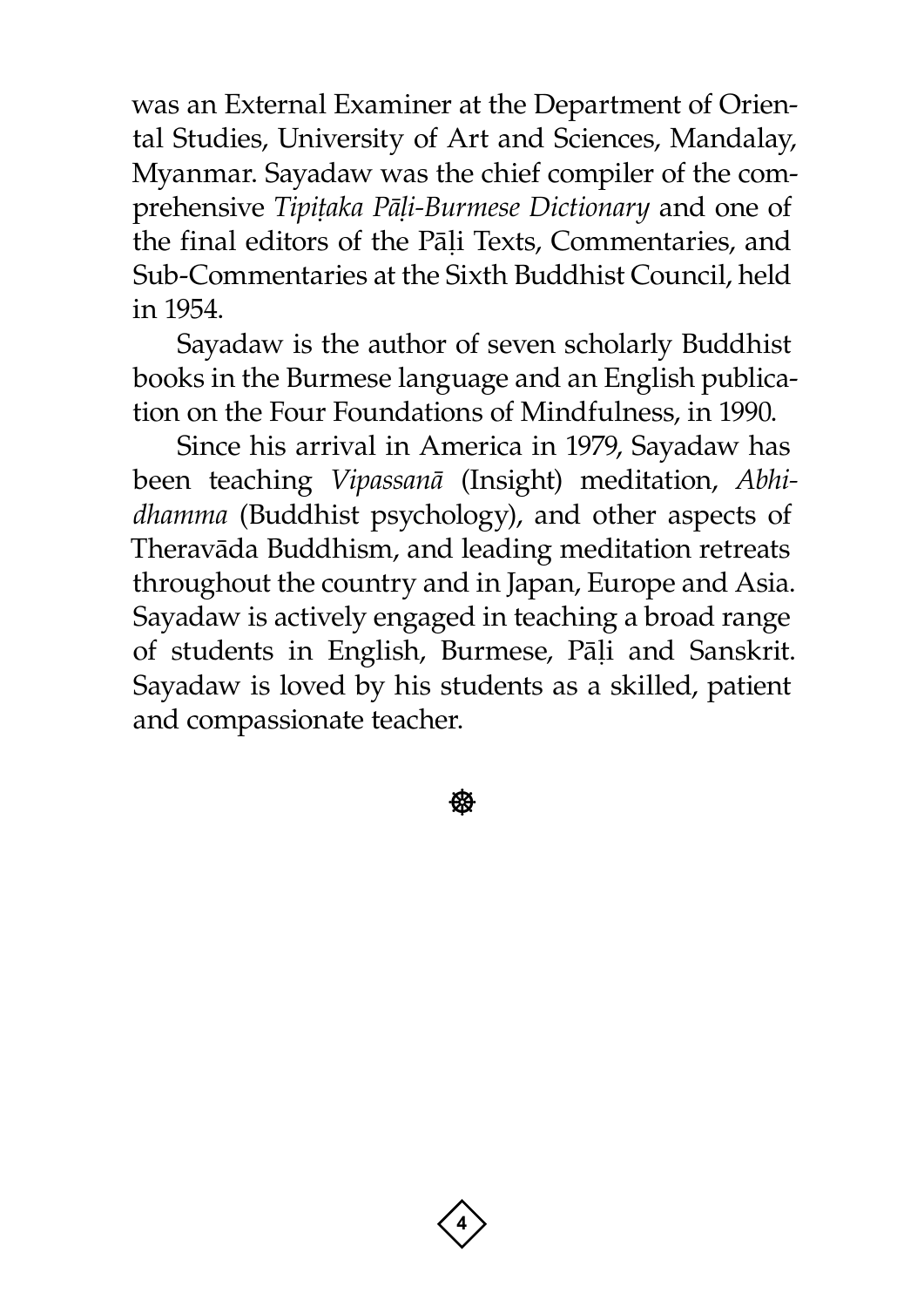

Sayadaw U Sīlānanda

I see me smiling in your eyes But, you see me smiling in your heart A quiet pond reflects the great forest of life Deeds touch its heart that cannot disregard *– Sabrina Ooi*

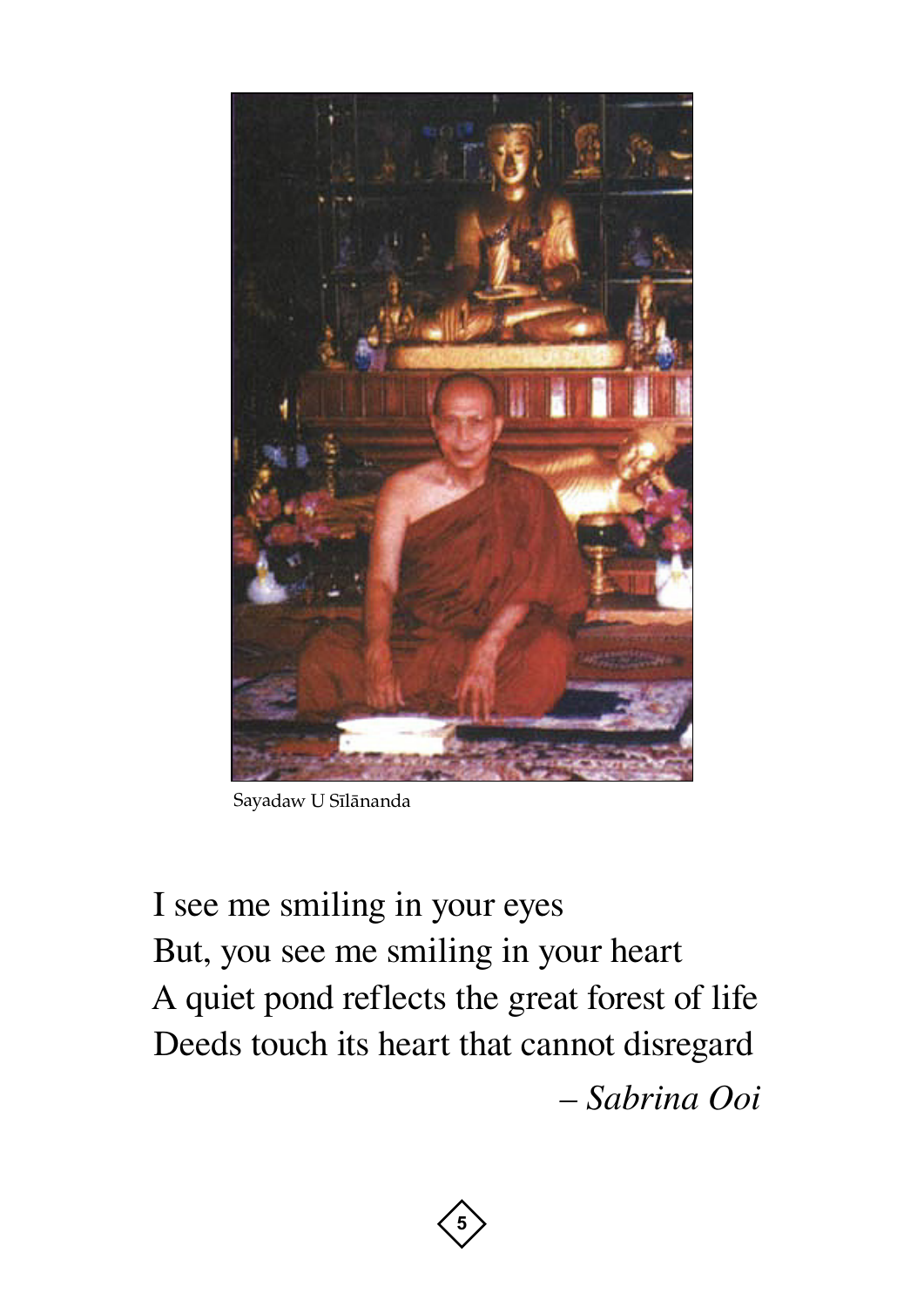### The Law of Kamma

<span id="page-7-0"></span>The subject of this lecture is the law of kamma. Many **L** people who are not born as Buddhists are attracted to Buddhism by the doctrine of kamma because it explains such phenomena as the individual differences among human beings and also why good people suffer in this life.

I know of an Italian man. He pondered a great deal about the inequalities and individual differences among human beings. He was thinking about these things, asked many people about them, but did not get a satisfactory answer. One day, he took hold of a book on Buddhism and read about the law of kamma. When he read about the law of kamma, he was very satisfied with the explanations given according to that law. He decided to study more about Buddhism and then went to the East to receive ordination. He became a Buddhist monk and died at the age of eighty as a Buddhist monk. He was initially attracted to Buddhism by the doctrine of kamma.

Kamma is not moral justice. If one takes it as moral justice, then one suggests that someone is sitting in judgement over beings. There is no one who makes judgements over the doings of beings; there is just the moral law of kamma. Just as kamma is not moral judgement, so it is not reward and punishment. According to the law of kamma, if you do good deeds, you get good results, and if you do bad deeds, you get bad results. However, these good and bad results are

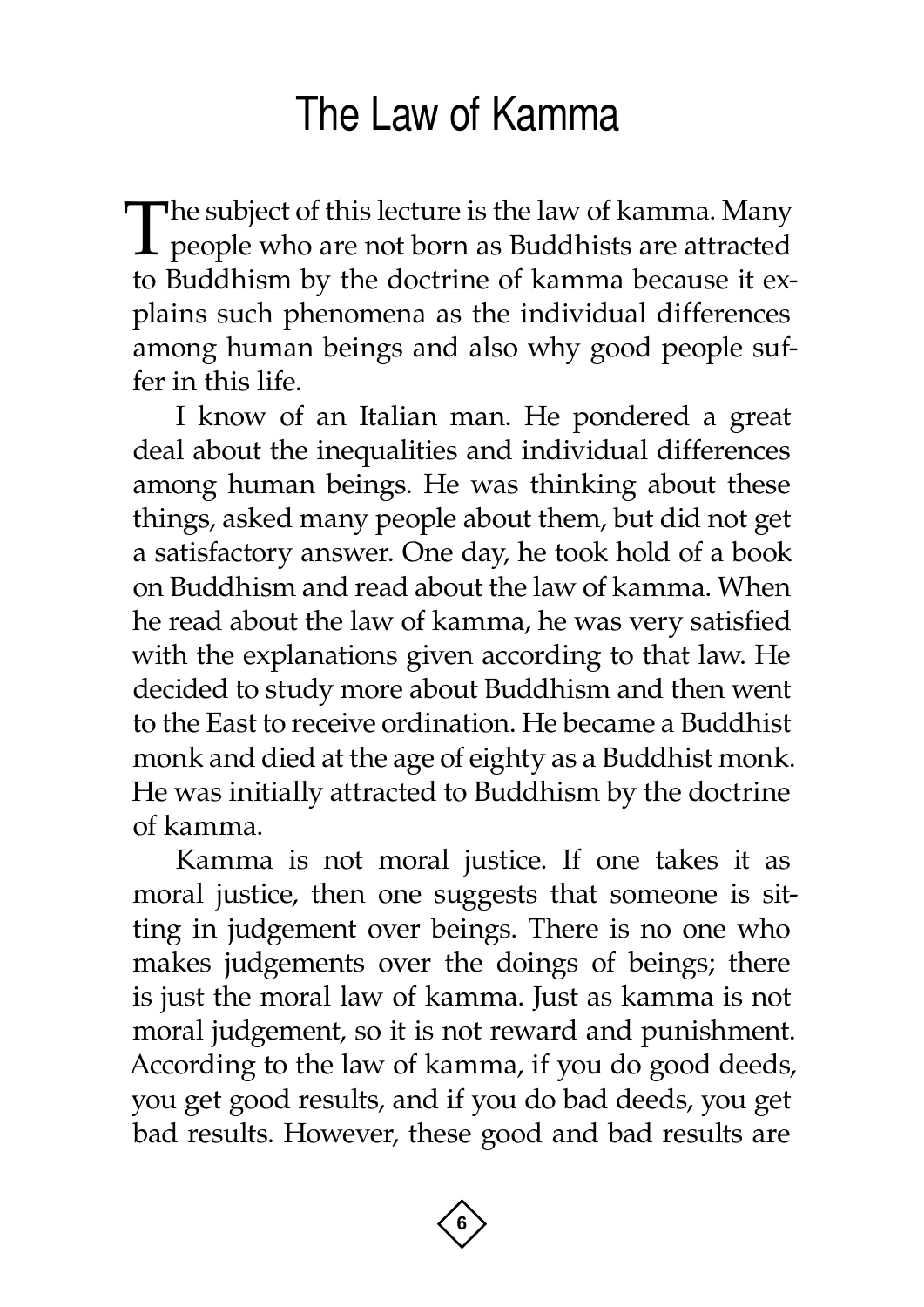not given by anyone and are not given as reward and punishment. Kamma is a moral law which needs no lawgiver, a law which operates naturally.

The inequalities among human beings – the individual differences between people – has troubled many thinkers in the past as well as in the present.

During the time of the Buddha, there lived a brahman named Todeyya. He was a very rich man, a millionaire. But he did not believe in generosity, in giving. He said, "If you give, then you become poor; so don't give anything away." He was so stingy that he became a millionaire, and he died a millionaire. But he was so attached to his riches that, after death, he was reborn as a dog in his own house.

One day, the Buddha went to that house, and the dog saw him and barked at him. The Budhha replied: "Oh, Todeyya! You showed disrespect when you were a human being, and nowyou show disrespect by barking at me. You will be reborn in hell." When the Buddha said that, the dog thought, "Oh, recluse Gautama knows me," and he was so distressed that he went to a heap of ashes and lay down on them.

The brahman had a son named Subha, and the dog, his father, was his favorite. He had a special place for the dog, but when he saw that the dog had gone to the heap of ashes, Subha was alarmed. He was told that Gautama had said something to the dog which depressed the animal. So he went to the Buddha and asked him about it. The Buddha told him what happened.

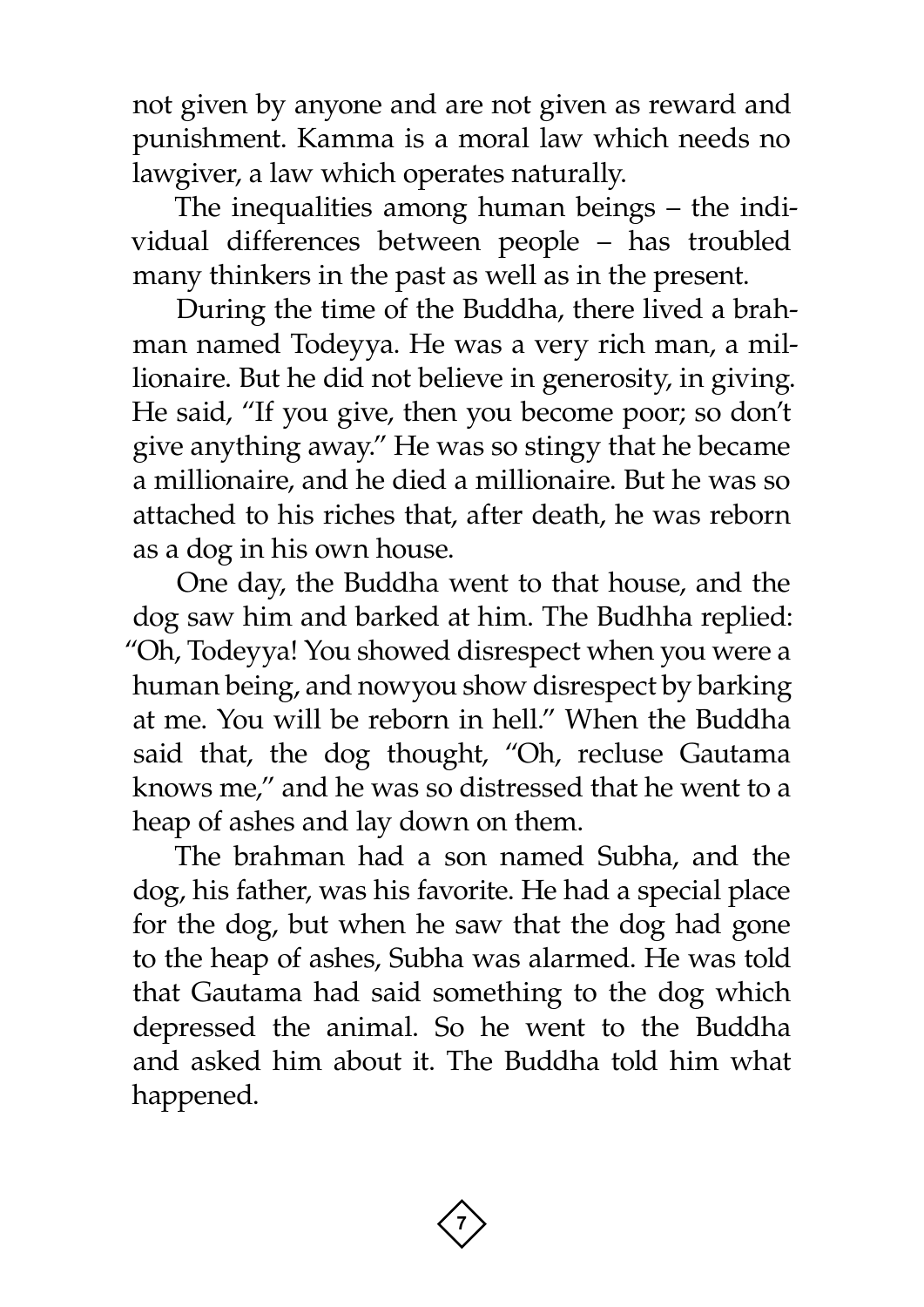Subha said to himself: "According to the teachings of the brahmans, my father should have been reborn as a Brahma. But Gautama has told me that he was reborn as a dog. Gautama speaks heedlessly." He went back to the Buddha to argue with him. The Buddha asked him whether or not there were some riches not disclosed by his father, and Subha replied that, indeed, a great deal of money was missing and had not been disclosed by his father. Buddha told him to feed the dog late at night near bedtime and then ask the dog where the riches were.

Subha thought that if what the Buddha said were true, he could recover the riches, and if what he said were false, he could accuse the Buddha of falsehood.

Subha fed the dog at bedtime and asked him about the undisclosed riches. The dog got up and took him to the place where the riches were hidden. Subha dug up the treasure and recovered it.

Subha then went to the Buddha and asked him why people are different from each other, why some have long lives, while others have short lives. He also asked why some people are sickly and prone to disease, while others are healthy; why some are ugly, while others are beautiful; why some have few friends, while others have many; why some are rich, while others are poor; why some are born in favourable circumstances, while others are not; and why some are born with much intelligence, while others are dull-witted.

The Buddha answered his questions: "Oh, young man! Beings are owners of their deed, heirs of their deeds, have deeds as their parents, their kin, their ref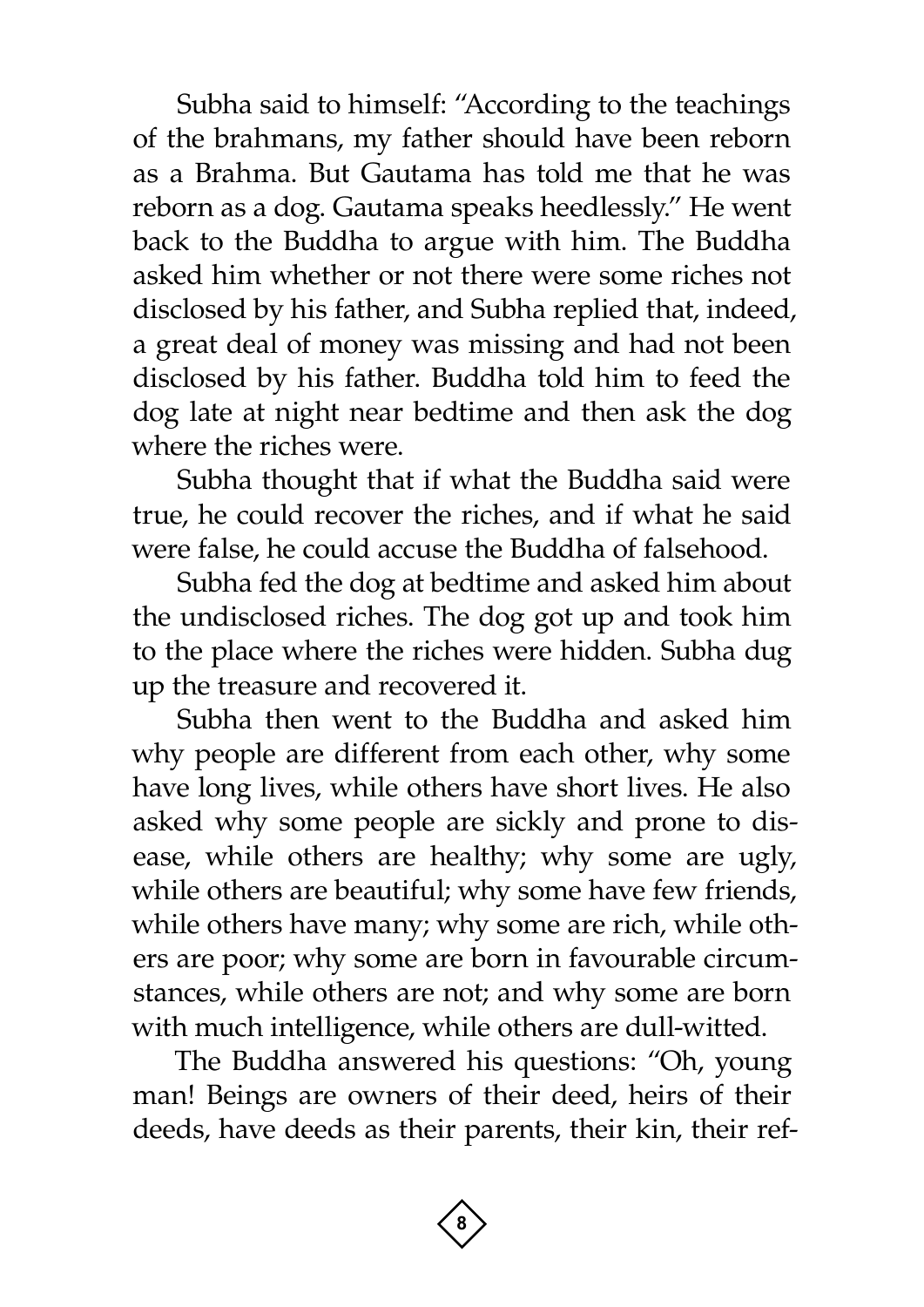uge. Deeds divide beings in lowness and excellence." Buddha gave this very short answer, but Subha did not understand. So Buddha elaborated upon the law of kamma.

Some beings like to kill other beings and get in the habit of killing. After death, these people are reborn in four lower, woeful states – animal world, ghost world, demon world, and hell. But if they are reborn as human beings, their lives are short. Those who do not kill beings, who have compassion for them, may be reborn in the *deva* (celestial being) world. If they are reborn as human beings, they have long lives.

The Buddha then explained about sickness and health. Some people cause injury to other beings; they like to inflict injury on others. On account of that, they are reborn in four woeful states. But if they are reborn as human beings, they are sickly and prone to disease. Those who do not cause injury to others are reborn as *devas*, or if they are reborn as human beings, they are endowed with good health.

Why are some people ugly, while others are beautiful? The Buddha explained that some people become angry very easily, and owing to this anger, they are reborn in four woeful states. But if they are reborn as human beings, they are ugly. (Anger makes you look ugly, so when you are angry, look at yourself in the mirror and see how beautiful or ugly you are.) But some people have no anger, do not become angry easily, and have thoughts of loving kindness, or *mettà*, towards people. These people are reborn as *devas*, or if they are reborn as human beings, they are beautiful.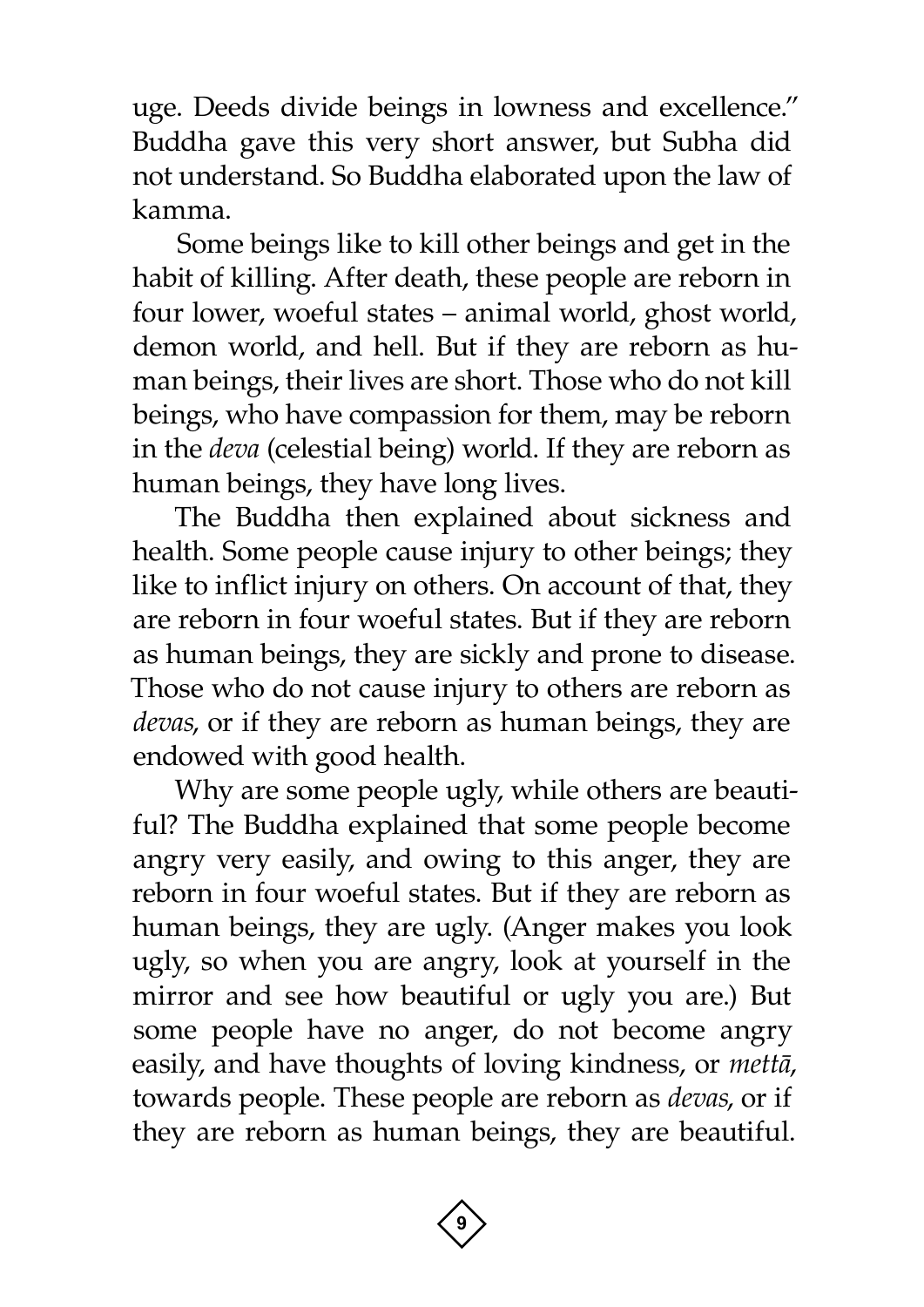So if you want to be beautiful, at least in the next life, check your anger – don't get angry!

Why do some people have no friends, while others have many? Some people are jealous, and on account of that jealousy, they are reborn in the four woeful states. But if they are reborn as human beings, they have few or no friends. Those who are not jealous are reborn as *devas*, or if they are reborn as human beings, they have many good friends. We can say, according to the law of kamma, that those who cannot have friends were jealous in a past life.

Why are some people rich, while others are poor? Some people are stingy; they do not want to give anything. By being stingy, by not being generous, they may be reborn in four woeful states. But if they are reborn as human beings, they are poor. Those who are giving and generous become rich people. So if you want to become rich, give!

The Buddha also explained why some people are born into good circumstances, while others are born into unfortunate circumstances. Some people are very proud, look down on other people, and have little respect for others. On account of this false pride, such people are reborn in four woeful states, but if they are reborn as human beings, they are born into unfortunate circumstances. Those who have no false pride, who have humility, are reborn as *devas*, unless they are reborn as human beings, in which case they are born in favorable circumstances.

Why are some people dull-witted, while others are intelligent? Buddha explained that some people have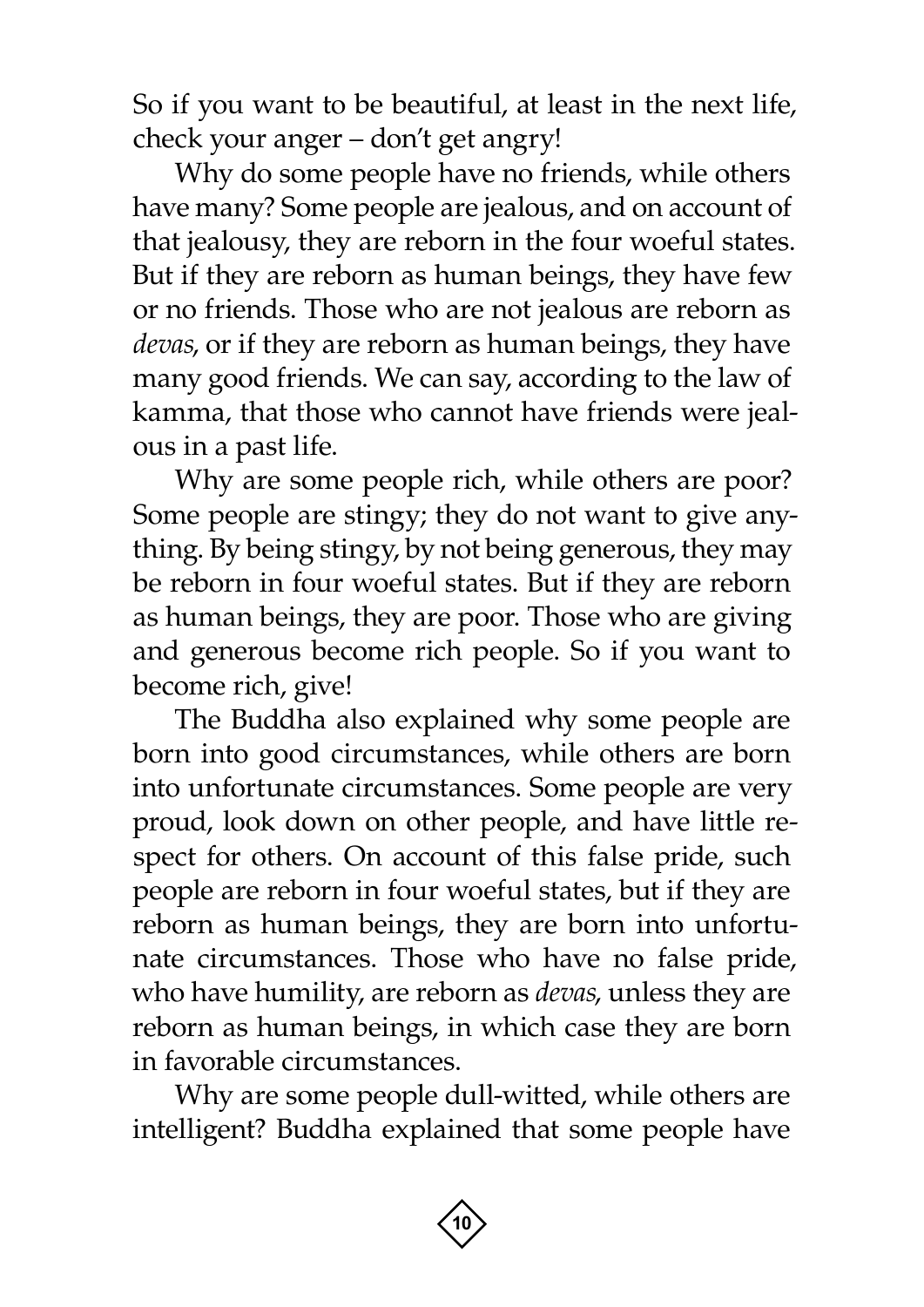no desire for knowledge, no desire to ask questions, no desire to know about the nature of things. With no knowledge of right conduct, these unknowing people perform wrong actions and thus may be reborn in four woeful states. If they are reborn as human beings, they are dull-witted. Those who desire knowledge, who ask questions about the nature of things, are reborn in the *deva* world. But if they are reborn as human beings, they are intelligent. So if you want to be intelligent in the next life, don't hesitate to ask questions. I don't need to tell you to ask questions, especially you American people. You ask many questions, and it is a good thing.

The Buddha gave these answers to Subha's questions. From the law of kamma, we can infer about a person's past lives. Buddha said that beings are owners of their deeds, owners of their kamma. Kamma alone is their property; nothing else is. Kamma is a very important subject in Buddhism.

### ∰∑

What is *kamma*? Buddha said: "Oh monks, it is volition that I call *kamma*." The popular meaning of kamma is action or doing, but as a technical term, kamma means volition or will. When you do something, there is volition behind it, and that volition, that mental effort, is called kamma. Buddha explained that, having willed, one then acts through body, speech and mind. Whatever you do, there is some kind of kamma, mental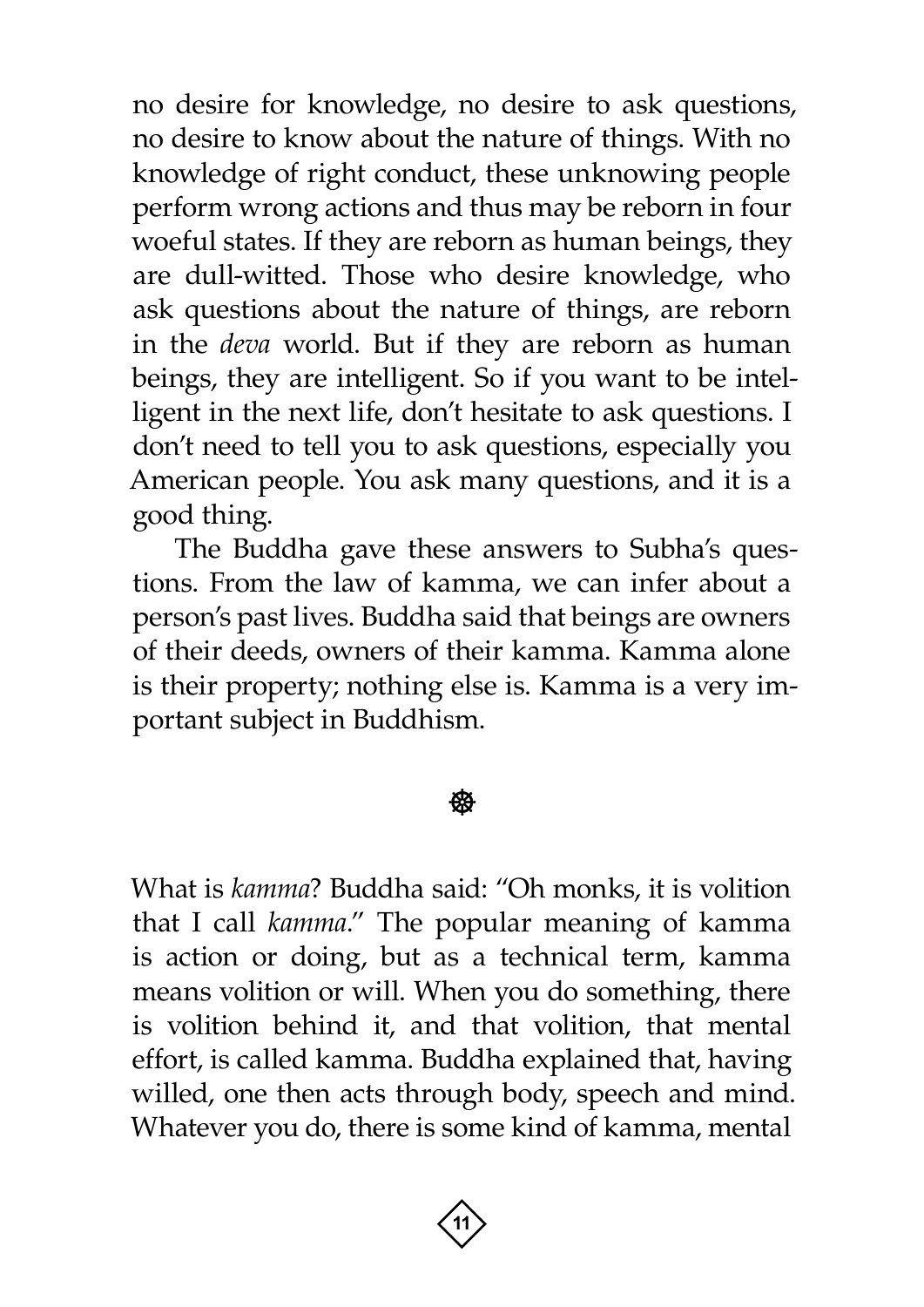effort, will and volition. Volition is one of the fifty-two mental states which arise together with consciousness.

When you do something, such as make an offering to the Buddha, there is volition which prompts you to give, and that volition is called kamma. Thus, kamma is the cause, not the effect. Some people say that kamma means the cause, the deeds, and also the effects. But in Theravàda Buddhism, kamma never means the effect or the result. Kamma means only the cause.

Kamma belongs to the mental aggregates. There are five aggregates: materiality, feeling, perception, mental formations, and consciousness. Volition belongs to the aggregate of formations. The aggregate of formations is mental, and just as other mental states, it lasts only a very short moment. It comes into being, stays only a little bit of time, and then passes away. But volition is different from other mental states in that it has the ability to leave some potential. When it dies, it does not disappear altogether. It leaves something, some power or potential to give results, when circumstances favor those results to appear. One does kamma here and now, but the results may be in this life, the next life, or in some life after the next life.

Kamma or volition has potential to give results, and this potential is a tremendous force. Kamma does not end with the demise of the present life; it goes on and on. But we cannot say that kamma is stored somewhere in our body or consciousness because everything is impermanent and must be continually changing. Kamma is likewise impermanent and so disappears, but it leaves a potential in the continuity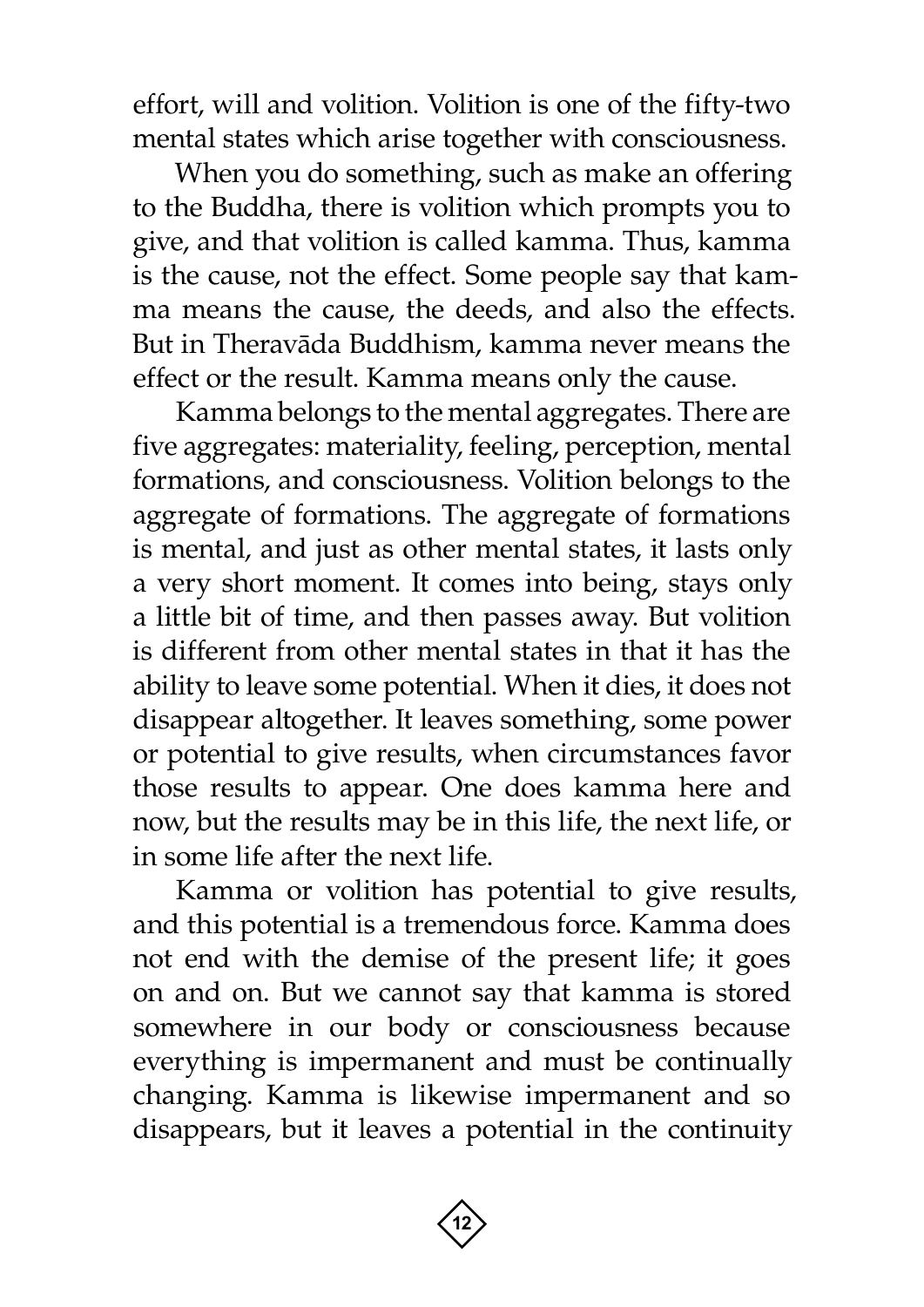of beings so that, when circumstances are favorable for results to appear, those results appear.

Once again, kamma is not stored anywhere, but when it disappears, it leaves a potential for results. Similarly, a tree can be said to have the potential to give fruits. There are no fruits in the trees at first, but when the opportune times arises, fruits appear.

Another illustration we can use is that of the old Buddhist simile of the sun, cow dung, and gem (gem is like a magnifying glass). When there is sun, and when you put a magnifying glass on the dried cow dung, you get fire. One cannot say that the new fire was stored in the cow dung, or in the sun, or in the magnifying glass. But when these things come together, we have a fire. The circumstances were favorable for the fire to appear. Likewise, the results of kamma.

Kamma and its results are not the same thing. It is not the case that kamma gradually matures into results. One kind of Hindu philosophy teaches that the result is already in the kamma in unmanifested form, and the kamma matures itself into the result. So cause and effect are essentially the same in that philosophy. But Buddhism does not accept that. Buddhism teaches that kamma and result are void of one another, although no results exist without kamma. The results depend on kamma entirely, but the results do not exist within kamma, nor does kamma persist within the results. Kamma and results belong to different times. The results are born wholly depending on kamma done in the past, and when circumstances combine in

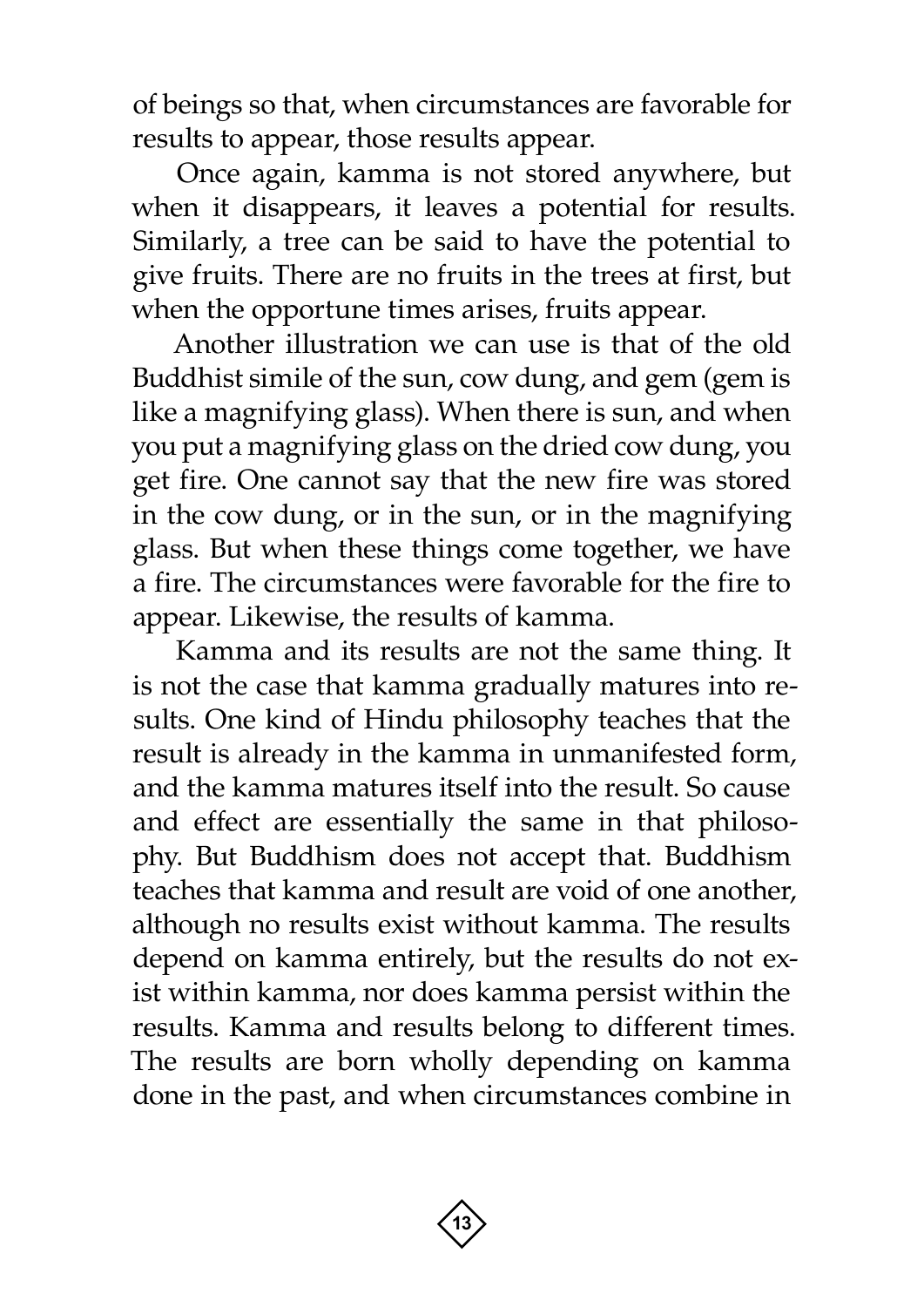a way that is favorable for the results to appear (like sun, dung and gem), results will appear.

The technical name for results of kamma is *vipàka*, which we call the fruit of kamma. Kamma or volition from the past leaves a potential for the fruits or *vipàka*  to arise in the present. But the past kamma does not influence present volition. A person's reaction to past results will either produce good or bad results for the future, depending on the nature of the volition. If they react with what we call wise attention (*yoniso manasikàra*), the result or fruit will be good in the future. But if they react with unwise attention (*ayoniso manasikàra*), the results or fruit of such volition will be bad in the future. So you cannot do much about the fruits of past kamma, but you can react to those fruits with wise attention and thus have good results in the future. Wise attention will allow you to do good kamma, while unwise attention will cause you to do bad kamma. The future results or fruit will depend on your volition (*kamma*), in the present.

Not everything, however, is due to kamma. Sometimes we are wont to say that everything is due to kamma, that "it is your kamma and you have to bear this and that because of it." Although kamma is a law governing the whole universe, it is only one of the laws. Other natural and psychic laws also govern the life of beings.

In addition, we must distinguish between the results of past kamma and present kamma. Present kamma is not the result of past kamma. The result of past kamma is resultant consciousness known as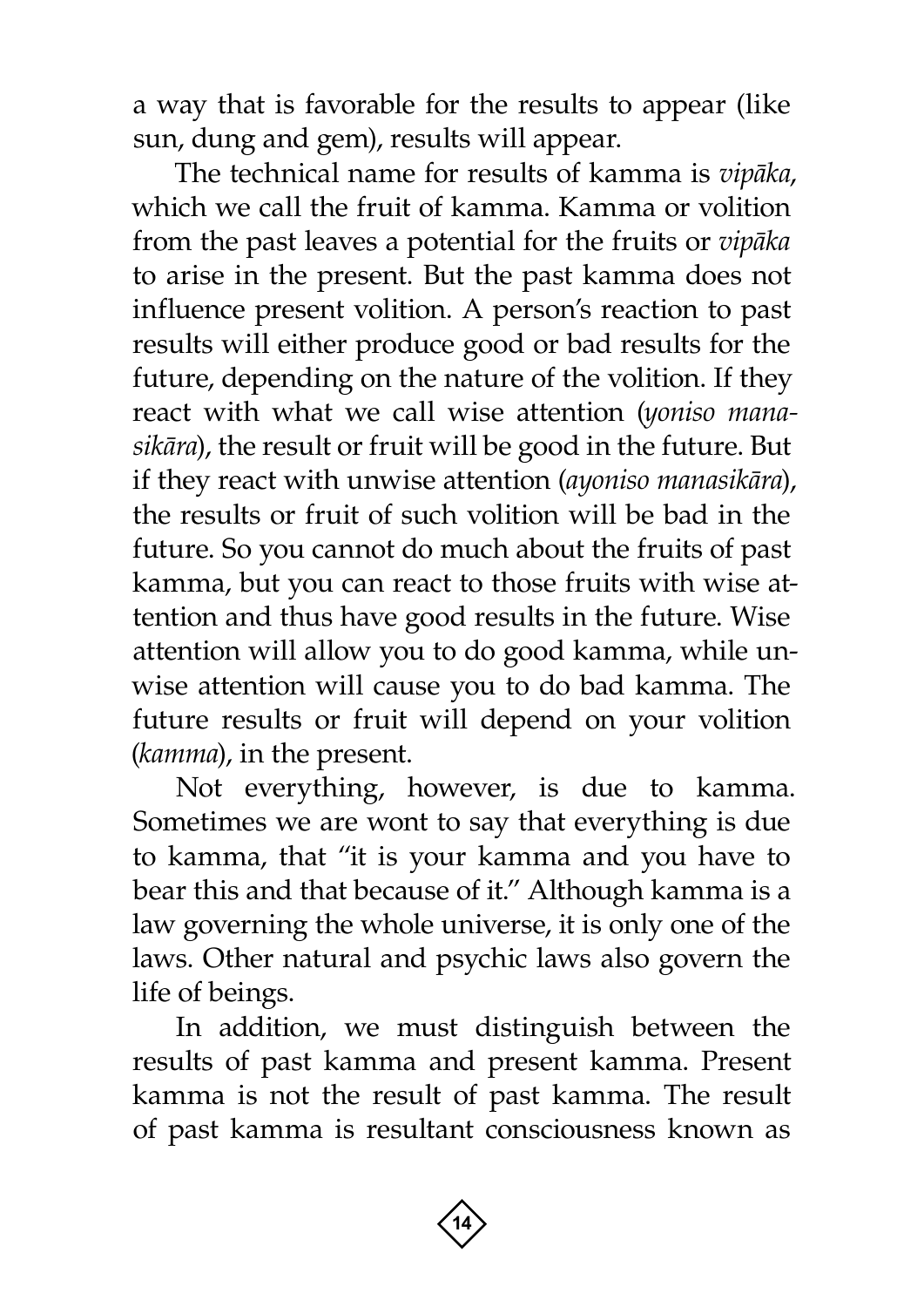*vipàka*. The resultant consciousness is the result of past kamma, but that resultant consciousness does not influence the performance of the *kusala* (wholesome) or *akusala* (unwholesome) acts of the present. *Kusala* or *akusala* kamma is not the result of past kamma; rather, you are accumulating fresh kamma in the present life, and that will give results in the future.

### 439

Kamma is classified into different groups and different kinds. One of the classifications of kamma is into good kamma and bad kamma. There are ten good kammas, ten good volitions or deeds. They are good because they appear with good mental states, good mental components, and they give good results.

The first good kamma is generosity, or giving. We have to practice generosity because by giving what we have to others, we acquire *kusala*, also known as merit. This *kusala kamma* will give results in future lives. Generosity also helps us practice detachment. For example, I may be attached to this tape recorder. If I give it away to another person, I not only give up the machine, but I also give up attachment to it. I get rid of attachment, known as *lobha*, and when your mind is free from *lobha*, it is liberated, clear, and tranquil. Thus, people are encouraged to practice giving (*dàna*) as often as possible.

The second good kamma is morality. Morality means taking precepts and keeping them. For lay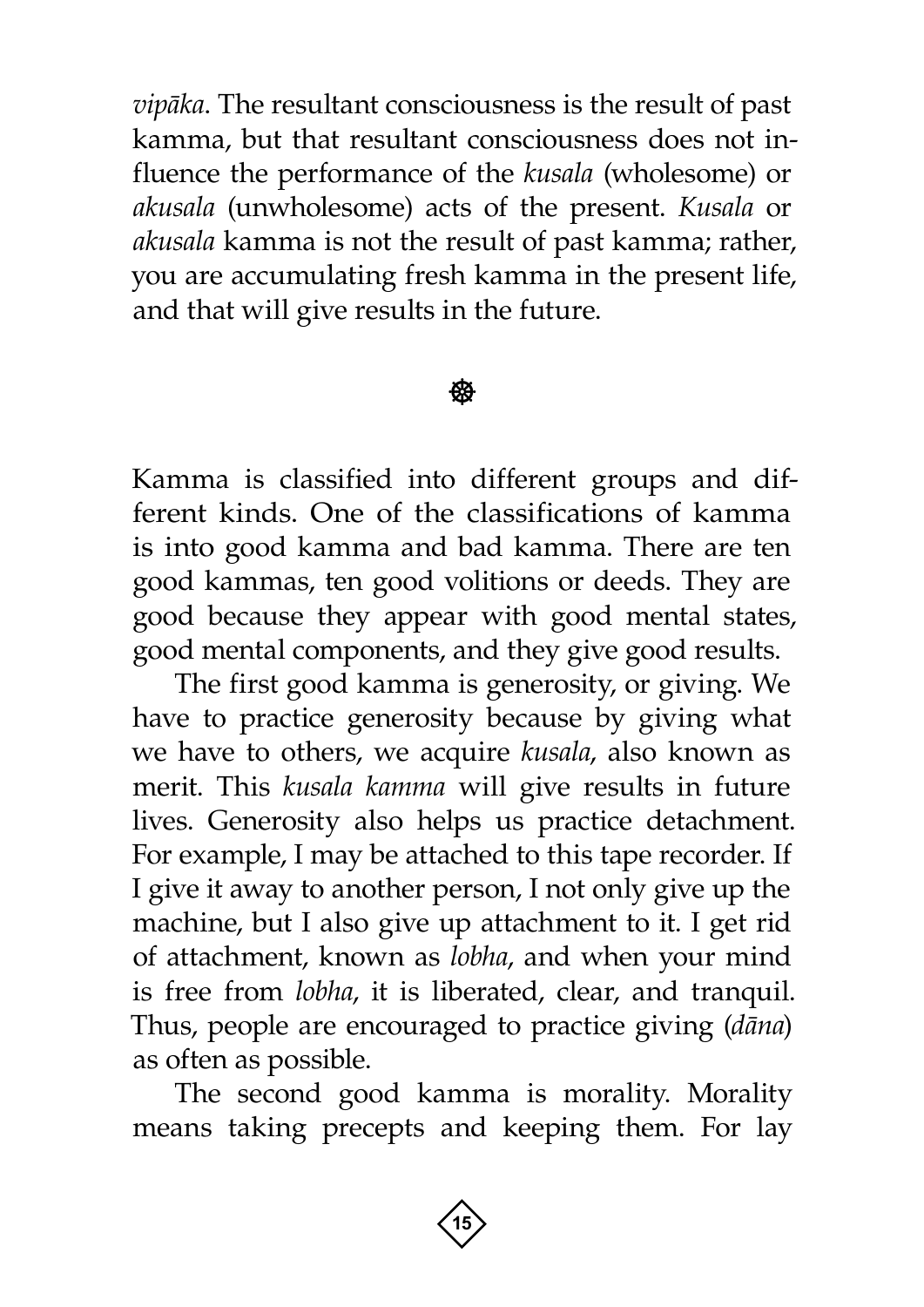Buddhists, five precepts are the minimum requirement: not to kill, not to steal, not to indulge in sexual misconduct, not to lie, and not to take intoxicants. On retreats, we add three more precepts for a total of eight. The additional three are abstention from eating after noon, from music and adornments, and from high and luxurious beds and seats. Morality, known as *sãla*, is the foundation of *samàdhi*, or meditation.

The third good kamma is meditation, mental culture. This is the best kamma you can do in this life: to practice *vipassanà* meditation.

The fourth good kamma is reverence, giving respect to others, especially to older people. In the East, it is taken for granted that younger people give respect to older people. In this way, the relationship between parents and children, and teachers and students, are governed by rules of reverence.

The fifth good kamma is service, to do something good for someone, such as helping a lady cross the street or helping her carry some heavy things. Another type of service is giving service to the Buddha, to the Dhamma, and to the Sangha. When you are cleaning or renovating the monastery, that is very good service.

The sixth good kamma is the sharing of merit. When you have acquired some merit, you must share this merit with other beings. Sharing of merit is itself merit, and we share merit with all beings. Sharing of merit does not mean that we give a portion of our merit to other beings. It means that we let them get a chance to acquire merit themselves. Once a man asked Pacceka Buddha whether the merit decreases if a per-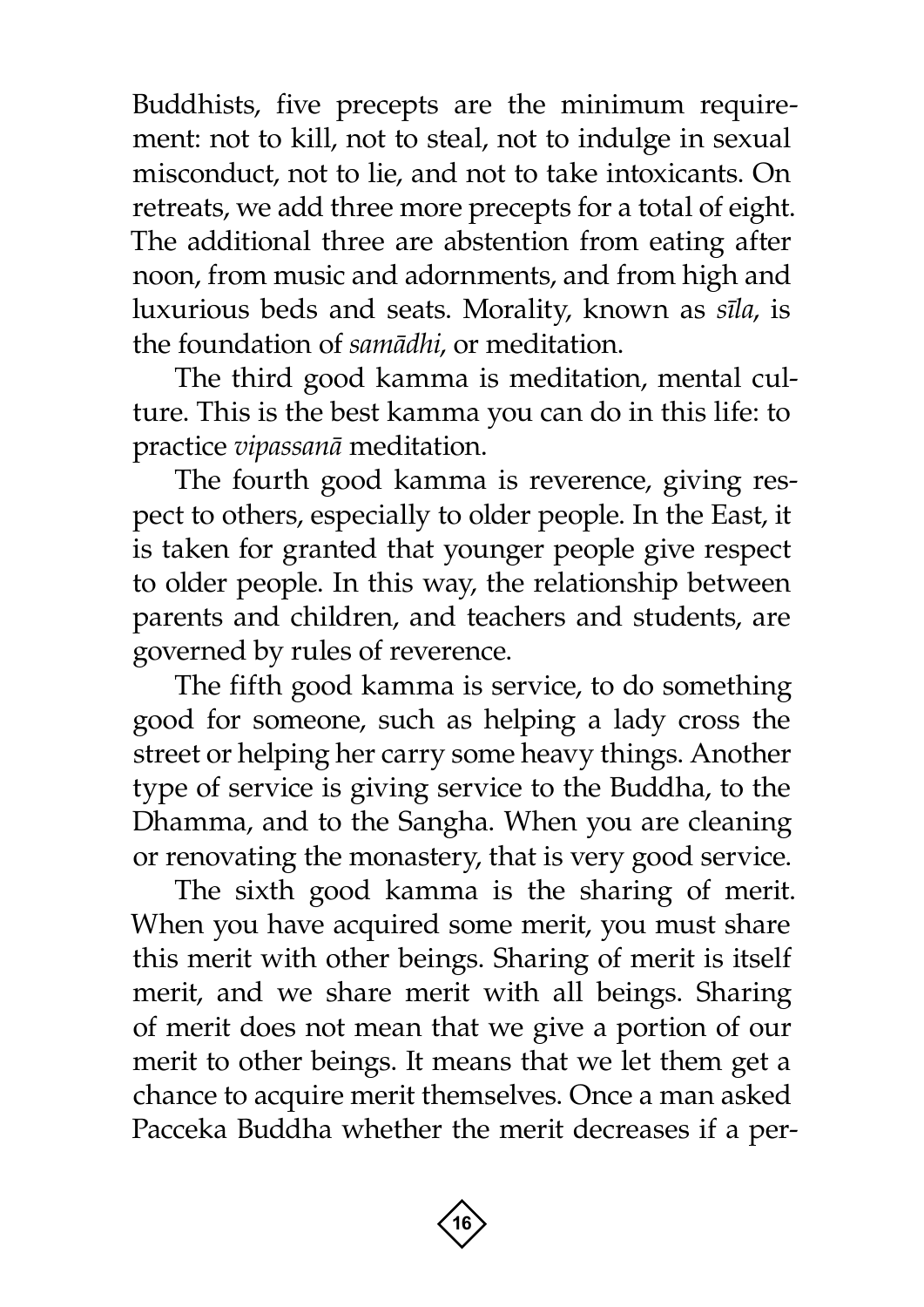son shares it with other people. The Pacceka Buddha told him: "If you have a candle, and if you light another candle from the lighted one, the light of the first candle does not decrease when it lights the other one. Actually it becomes brighter with the help of the newly lit candle. In the same way, when you share merit, your merit does not decrease but actually increases because you get new merit."

The seventh good kamma is rejoicing at another's merit. This means saying, "*Sàdhu*, *sàdhu*, *sàdhu*," which means "well done" when others do meritorious deeds. When other people share merit with you, you say, "*Sàdhu*, *sàdhu*, *sàdhu*." This means that you rejoice at their merit, and by rejoicing at their merit, you get merit yourself.

The eighth good kamma is listening to the Dhamma. This is good merit, a good deed. By listening to the Dhamma, you will come to know the Dhamma, and when you come to know the Dhamma, you can avoid doing unwholesome acts and do wholesome acts instead.

And related to the eighth good kamma is the ninth, speaking on the Dhamma, giving talks on the Dhamma. So we are both doing good kamma right now.

The tenth and last good kamma is called the straightening of one's view. This means that one has the knowledge that kamma is entirely one's own property, that we alone are the owner of our deeds, and that no one else is responsible for our actions, our kamma.

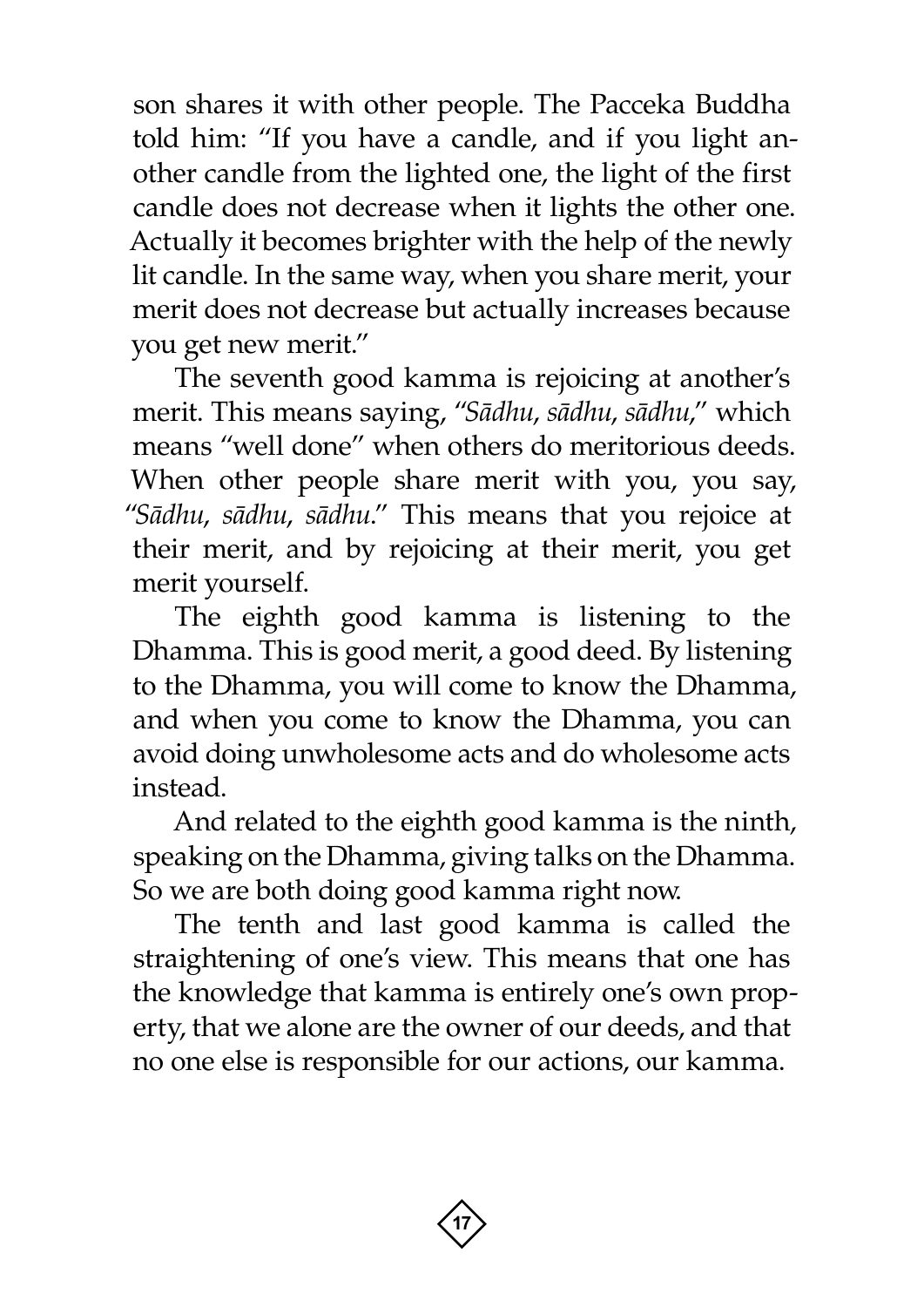Thus we have these ten good kammas. Actually, they can be categorized into three: generosity, morality, and meditation.

- 1. Paying respect and service are included in morality (*sãla*);
- 2. Sharing of merit and rejoicing at another's merit are included in generosity (*dàna*); and
- 3. Listening to the Dhamma, talking on the Dhamma, and straightening of one's views can be classified under meditation, or mental culture (*bhàvanà*).

Let us now look at the bad kammas. Bad kammas are those deeds which give bad results, deeds which go with unwholesome mental states.

The first of these bad kammas is killing, the killing of beings.

The second is stealing, taking what is not given.

The third is sexual misconduct.

Fourth is telling lies.

Fifth is slandering, backbiting.

Sixth is harsh language, harsh speech, words of abuse – all bad kamma.

Seventh is frivolous talk, fruitless talk which has no value or meaning.

Number eight is covetousness, which is wanting to possess another person's property. In Pāļi, we call this *Visama lobha*, which means distorted greed. This is not the greed you have for your own property.

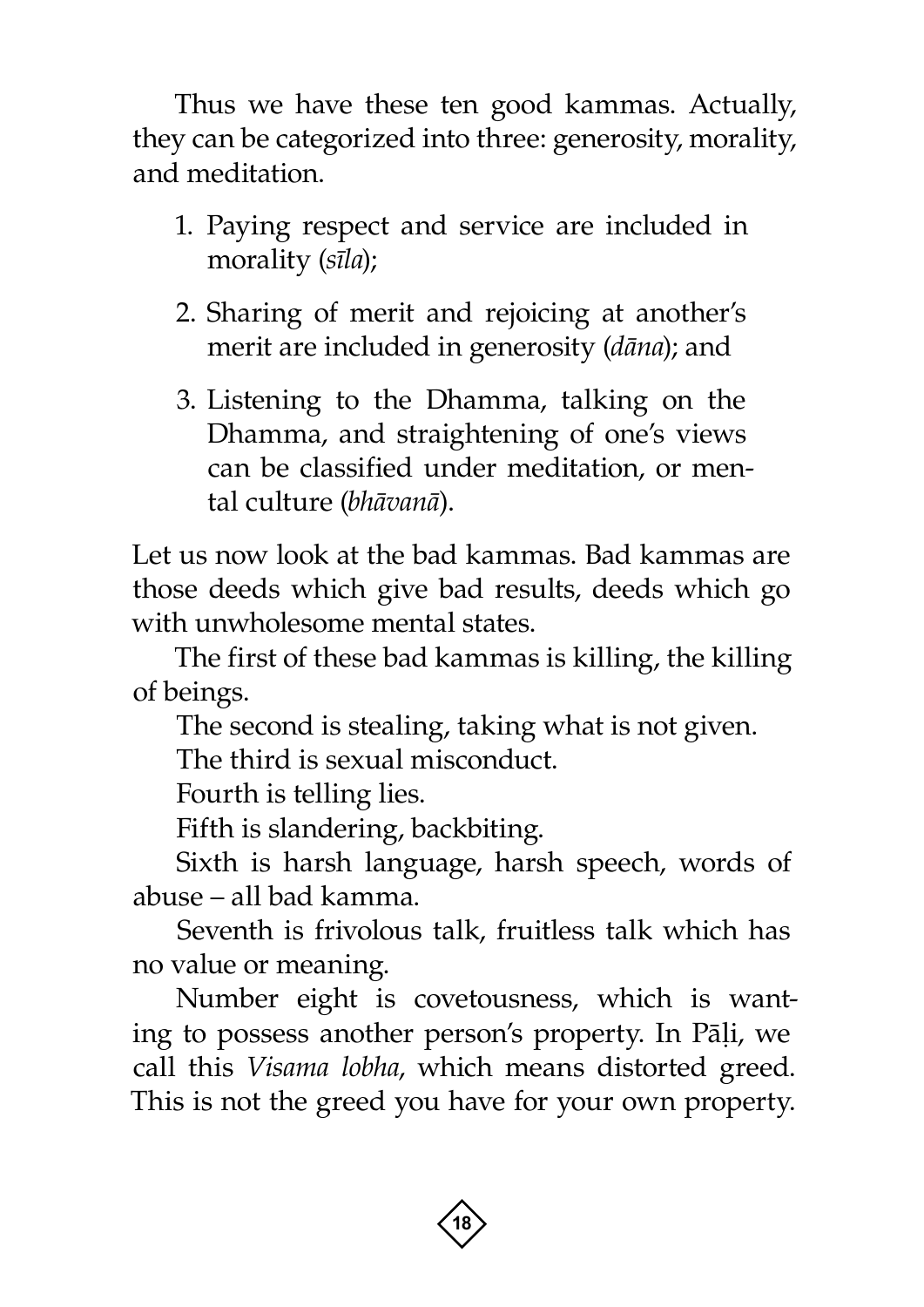Covetousness here means that you want to possess another person's property, and this is a very bad form of greed.

The ninth form of bad kamma is ill will, or *dosa*. That is wanting to hurt people, wanting to cause injury to others.

Finally, we come to the tenth bad kamma, which is wrong view. Wrong view is having the belief that things are permanent, satisfactory, and one is in possession of a soul or self.

These are the ten bad kammas which give bad results and which we must avoid if we do not want those results. Refraining from these kammas is said to be good kamma; refraining from killing, stealing, and all the other bad kammas is actually good kamma. We must have knowledge of the law of kamma, the knowledge that kamma is entirely one's responsibility. This is very important in Buddhism and is part of the good kamma we call the straightening of view.

Knowledge of kamma is conducive to tranquility, which is one of the seven factors of enlightenment. In order to experience tranquility, one has to do many things, and reflecting upon kamma as one's own is one of them. Sometimes you are agitated and restless because you do not have what you want, or you have what you do not want. In such a situation, reflecting upon kamma will help you to be rid of restlessness and thereby gain tranquility because you cannot do anything to change kamma from the past. You have to put up with what you deserve as the result of past volition, past kamma.

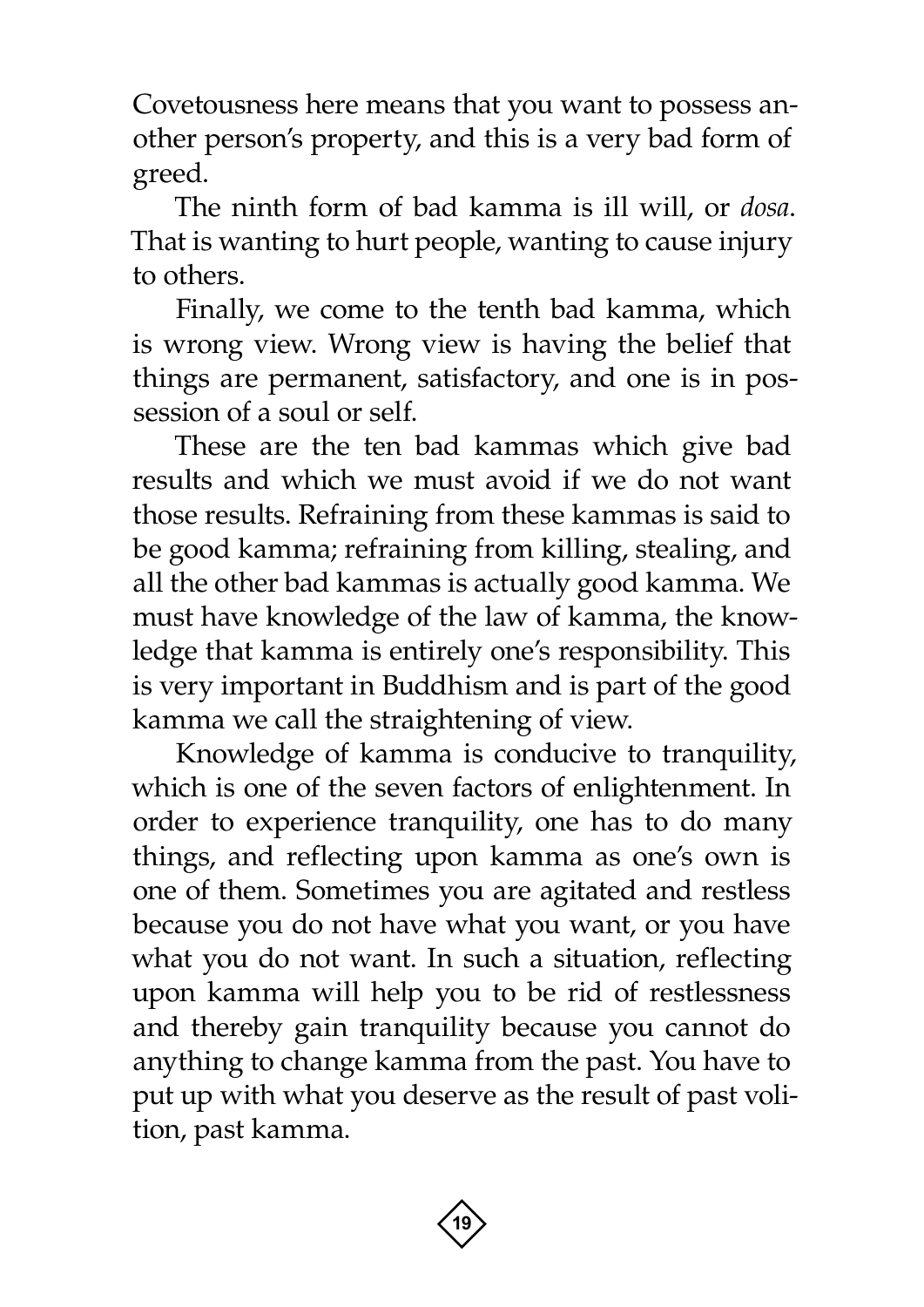Reflecting upon kamma is a good way of getting rid of resentment. Sometimes when you practice lovingkindness meditation, you ironically begin to feel resentment because you are being asked to send thoughts of loving kindness to someone who is, perhaps, hateful to you. One way to get rid of the resentment is to reflect upon kamma as your own. You reflect:

"I am reborn here as the result of my own kamma, and the other person is reborn here for the same reason, and there is nothing I can do about it. But by being resentful towards the person, I am accomplishing new *akusala kamma*, which will give me bad results in the four woeful states."

By so reflecting upon kamma, one can get rid of resentment.

Knowledge of kamma also promotes self-reliance. Since kamma is your own, you are the architect of your life. You must rely on yourself, not on others, to get good results; you must do good kamma yourself. Since beings get results according to their kamma, no one can help another in getting those results. In addition to teaching self-reliance, knowledge of kamma teaches a sense of individual responsibility. We are responsible for ourselves, and whatever we have or have made in this life, we alone are responsible for it. When we meet with good circumstances, it is a result of what we have done in the past. In the same way, when we find ourselves in unfavorable circumstances, we are responsible.

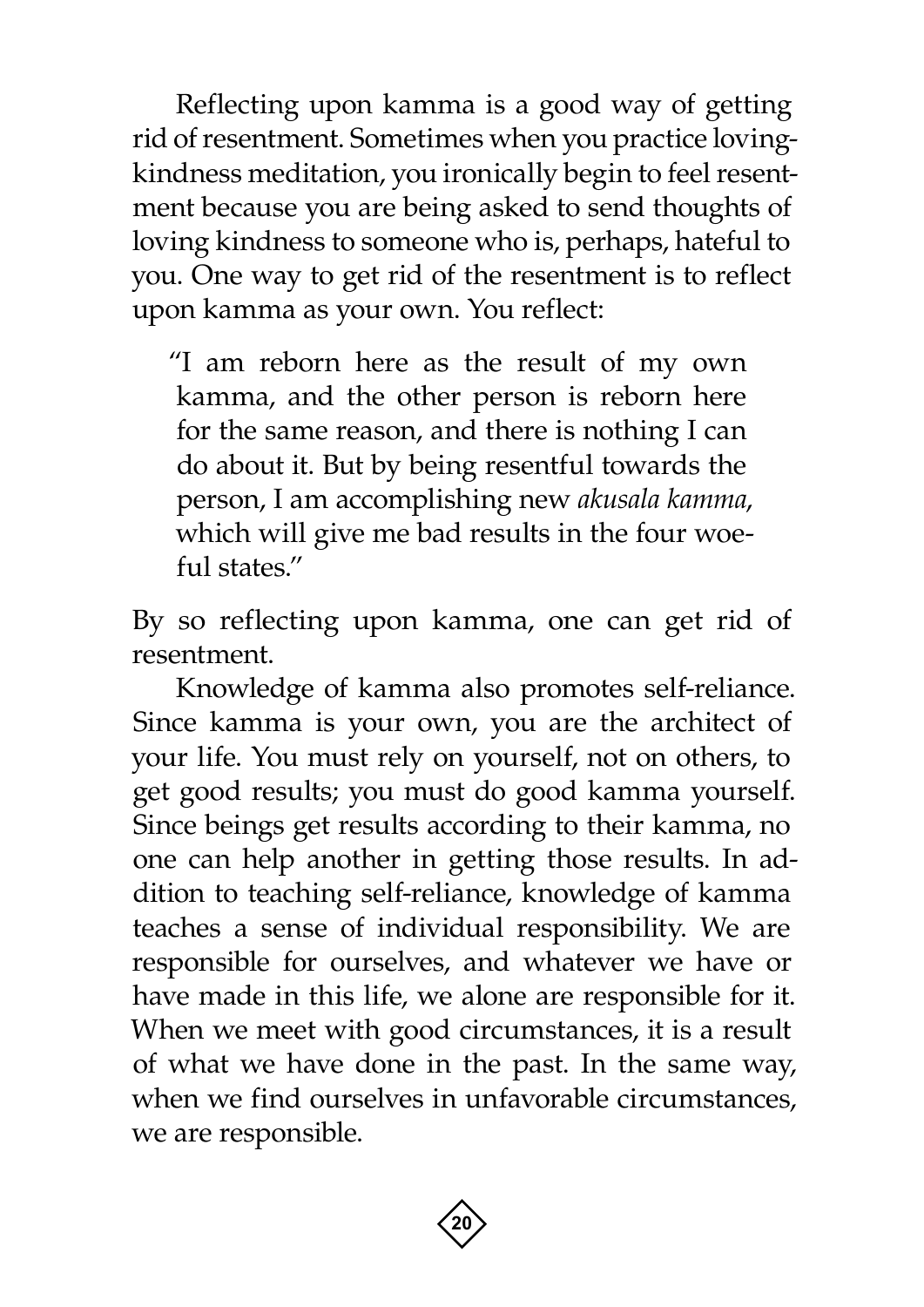So if you want to get good results, then you need only do good kamma in this life. In this way, knowledge of kamma gives consolation and hope because we can rely on ourselves to shape our future lives by doing good kamma here. Thus kamma is not fate or destiny, for we can avoid the results of bad kamma by doing good kamma in this life. We do not have to be afraid of anyone who sits in judgement over us or of anyone who can send us to hell. According to Buddhism, no one can send us to hell but ourselves, but we can also send ourselves to the *deva* world.

Knowledge of and belief in the law of kamma is a basic requirement for a Buddhist. Tanungpulu Sayadaw has stressed this point. With this belief and knowledge, one does meritorious deeds, and these meritorious deeds are the best meritorious deeds if they are done with knowledge of kamma and its results in mind. If you invoke the knowledge of kamma when you do meritorious deeds, then your deeds are said to have three wholesome roots, which are nonattachment, non-anger, and non-delusion. When your meritorious deeds are accompanied by three wholesome roots, they will give results in future lives, and you will be reborn as a person endowed with those roots. Those born with the three wholesome roots are able to attain *jhàna* or *Nibbàna* in their present life. Thus it is very important to have knowledge of kamma in us at the time of doing meritorious deeds.

**20 21**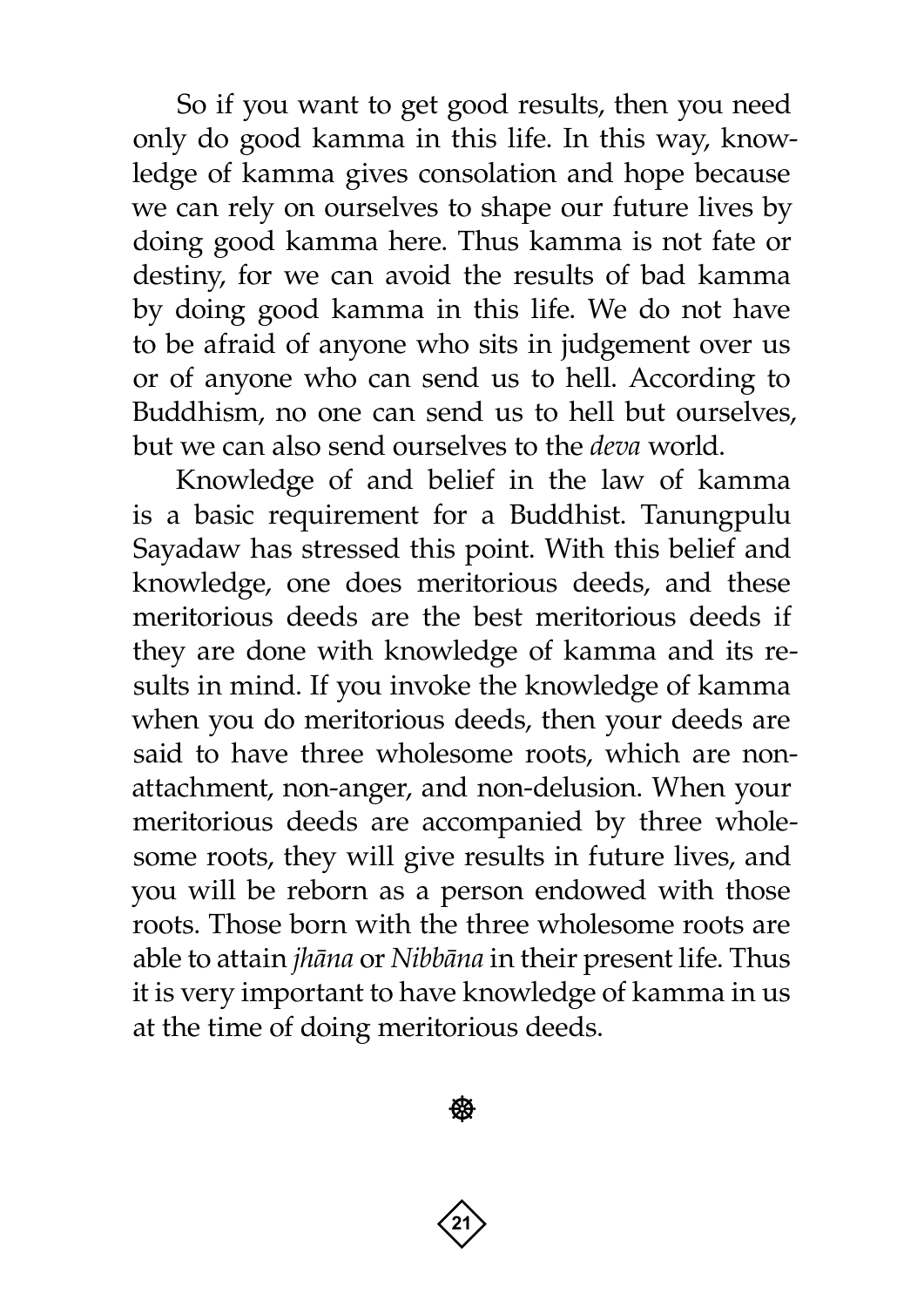## Questions and Answers

- <span id="page-23-0"></span>**Q**: *Is the intention of sharing merit to inspire others to gain merit for themselves?*
- **A**: Yes. When you are glad at the meritorious deeds of other people, that gladness itself is a meritorious deed. This sharing of meritorious deeds is most effective for persons who have departed. For example, a person dies and is reborn as a hungry ghost, a *peta*. If other people, relatives, do meritorious deeds and share them with the ghost (by saying: "let the ghost come here and rejoice at our meritorious deeds"), then the ghost, by hearing that and rejoicing at those deeds, can get good results immediately. The *peta* gets results immediately, but we in this life do not get results so soon.

There is a story of the relatives of the King Bimbisara of India who became a disciple of Buddha and attained the first stage of sainthood. In his past life, he had many relatives who did an evil deed. Some people were preparing to offer some food to the *sangha* headed by Buddha, and Bimbisara's relatives helped themselves dishonestly to some of it. On account of that, they were reborn as hungry ghosts who could not get enough shelter and nourishment. Bimbisara offered food to the Buddha, and the hungry ghost expected Bimbisara to share merit with them. But Bimbisara did not know about sharing merit, and the ghost got noth-

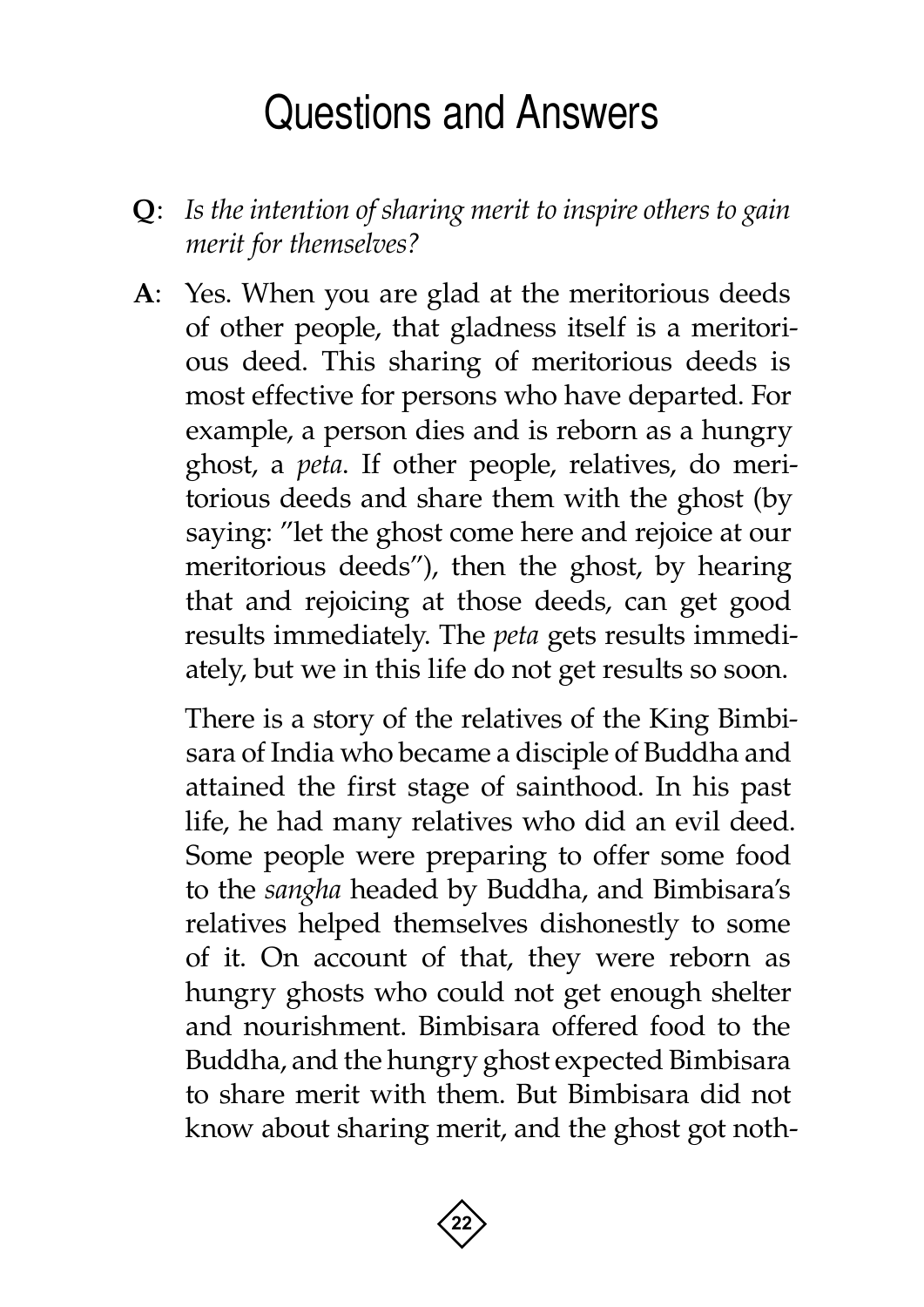ing. This angered them, and they showed fearful appearances to the king during the night. He told the Buddha about this the next morning, and the Buddha advised Bimbisara to share merit with his relatives when doing meritorious deeds. Bimbisara followed the advice and specifically dedicated his share of merit to them. They said, "*Sàdhu*, *sàdhu*, *sàdhu*," and they got good results immediately.

- **Q**: *Can we escape the results of bad kamma?*
- **A**: There are different kammas. Some give results in the next life; some in lives after that. The ones that gives results in future lives are a store of kamma, which everyone has. We have gone through this samisāra (rounds of rebirth) for many aeons, and we have done good things and bad things. Some of the kammas may have given results, but some may have not yet given results. Both good and bad kammas are, in a way, waiting for a chance to give results. Bad kammas give results when they favorable opportunities, favorable circumstances to give results. If you do bad kamma here, then bad kamma from the past is more likely to give results by your doing new bad kamma. But if you do good kamma here and now, you can block, but not eradicate totally, the bad kamma from the past. That is why people are asked to do meritorious deeds.

Buddha once put this in the form of a simile. If you put a spoonful of salt in a cup of water, that water becomes very salty. But if you put the same

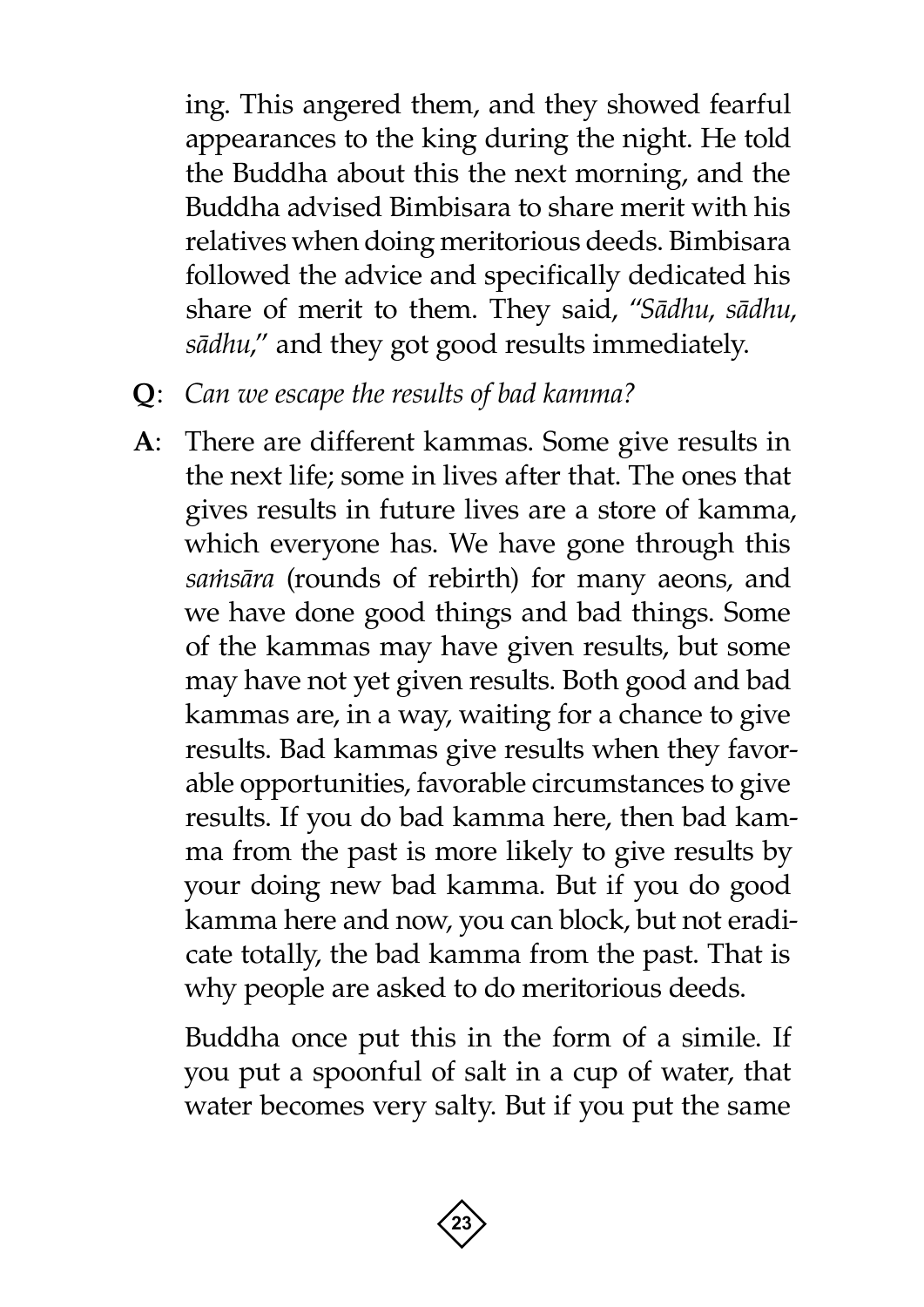amount of salt in a lake, that water will not be very salty. In this way, when you have a large amount of good kamma, you can counteract or dilute the effects of bad kamma.

Only when you attain *arahantship* (*Arahant* – one who has attained the highest level of spiritual development, who is free and will not be reborn again) can you completely eradicate the effects of kamma altogether. But we can block the effects of bad kamma here, by doing good deeds. By doing good deeds, we make circumstances unfavorable for the bad kamma from the past to give results.

- **Q**: *Are results and actions actually separate stages of consciousness?*
- **A**: They are separate mental states according to the *Abhidhamma*. We have four realities: consciousness, mental states, materiality, and *Nibbàna*. The mental states appear together at the same time with consciousness, and kamma is one of those mental states. Consciousness accompanies the mental state of kamma. Both disappear, but kamma is a mental state which leaves a potential to give results in the future.
- **Q**: *Do negative mental states, such as anger and ill will, always give bad results?*
- **A**: Yes, but the results vary in degree according to the intensity of the ill will or hatred. Sometimes the thought of ill will or anger is very small, very fleet-

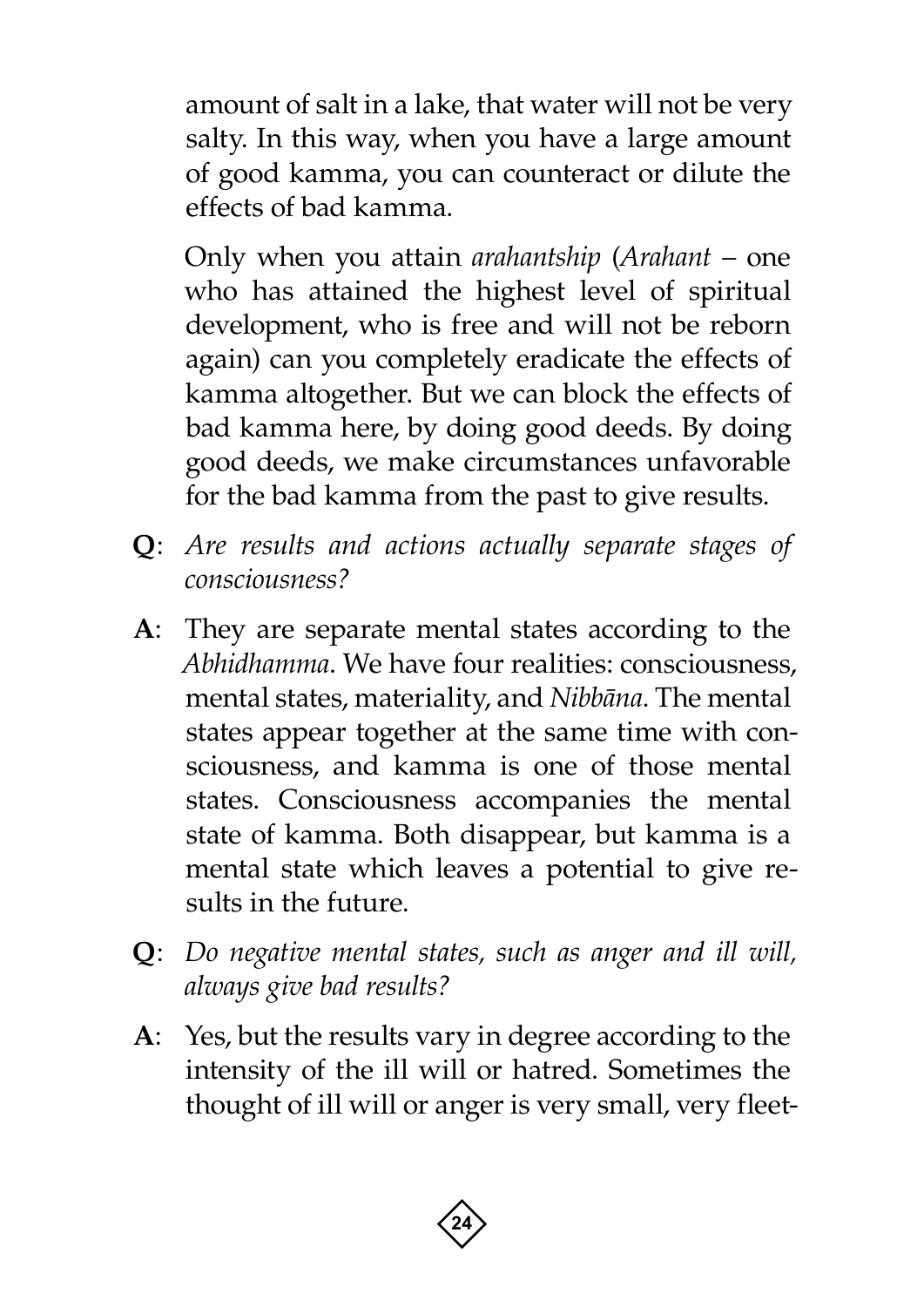ing, and the results will not be very pronounced. But sometimes the intensity is so great that you may actually kill someone and then get very bad results. It is said in the books that killing a cow is worse than killing a dog or a cat, because to kill a cow takes more effort, since it is bigger. When the being killed is immoral, then you get less bad results. If a person kills one who is very evil, the *akusala* will not be as bad as if one were to kill a virtuous person. So according to the *sãla* of the person killed, and according to the effort required to kill, the results vary. There are different degrees of *kusala* and *akusala kamma* which give varying degrees of corresponding results.

**後** 

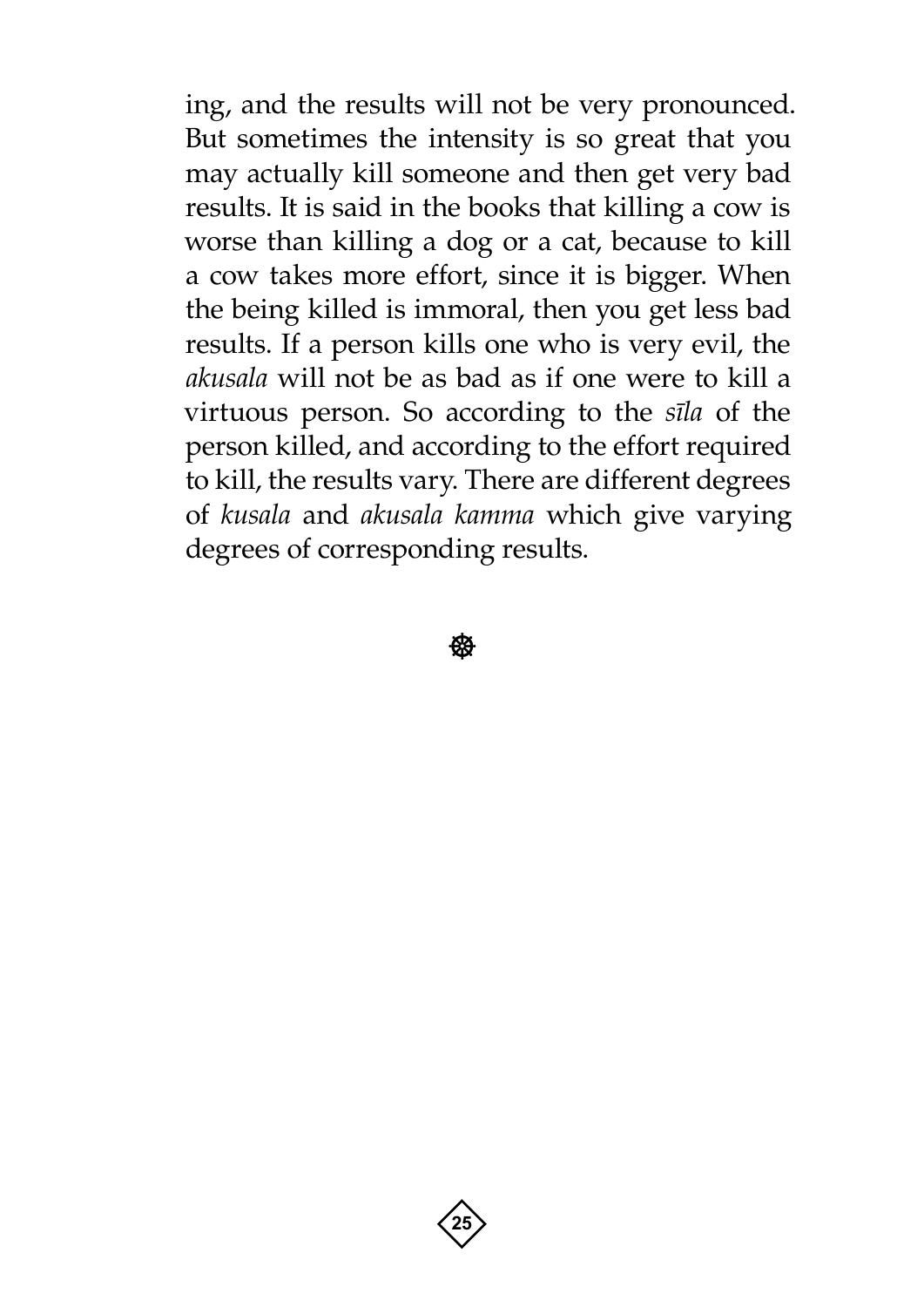## <span id="page-27-0"></span>Understanding of the Law of Kamma

I would like to give the reader the definitions of some terms I will be using in this part of the lecture. These definitions can also be found in *Buddhist Dictionary***<sup>1</sup>** by Nyanatiloka.

By *citta*, I mean consciousness. There are 89 types of consciousness (or 121 by a different reckoning). By *cetasika*, I refer to mental factors or mental concomitants which are bound up with the simultaneously arising consciousness (*citta*) and conditioned by its presence. Another term, *råpa*, means form, matter or corporeality. The *Abhidhamma* describes all phenomena in these three aspects: *citta*, *cetasikas*, and *råpa*. Of these three aspects, the mental factors comprise feeling, perception, and 50 mental formations; altogether 52 mental concomitants.

Another term I will use is *cetanà*. *Cetanà*, which means volition or will, is one of the seven *cetasikas* inseparably bound up with all consciousness. These seven *cetasikas* are sensorial or mental impression (*phassa*), feeling (*vedanà*), perception (*sa¤¤à*), volition (*cetanà*), concentration (*ekaggatà*), vitality (*jãvita*), and advertence (*manasikàra*).

Finally, I will explain one more term. Although I am using the Pāļi form of the word, kamma, you probably already know the Sanskrit form of the word, which is *karma*. In Pāļi, the conjunct consonants are

**<sup>1</sup>** Buddhist Publications Society, Kandy, Sri Lanka; 1980.

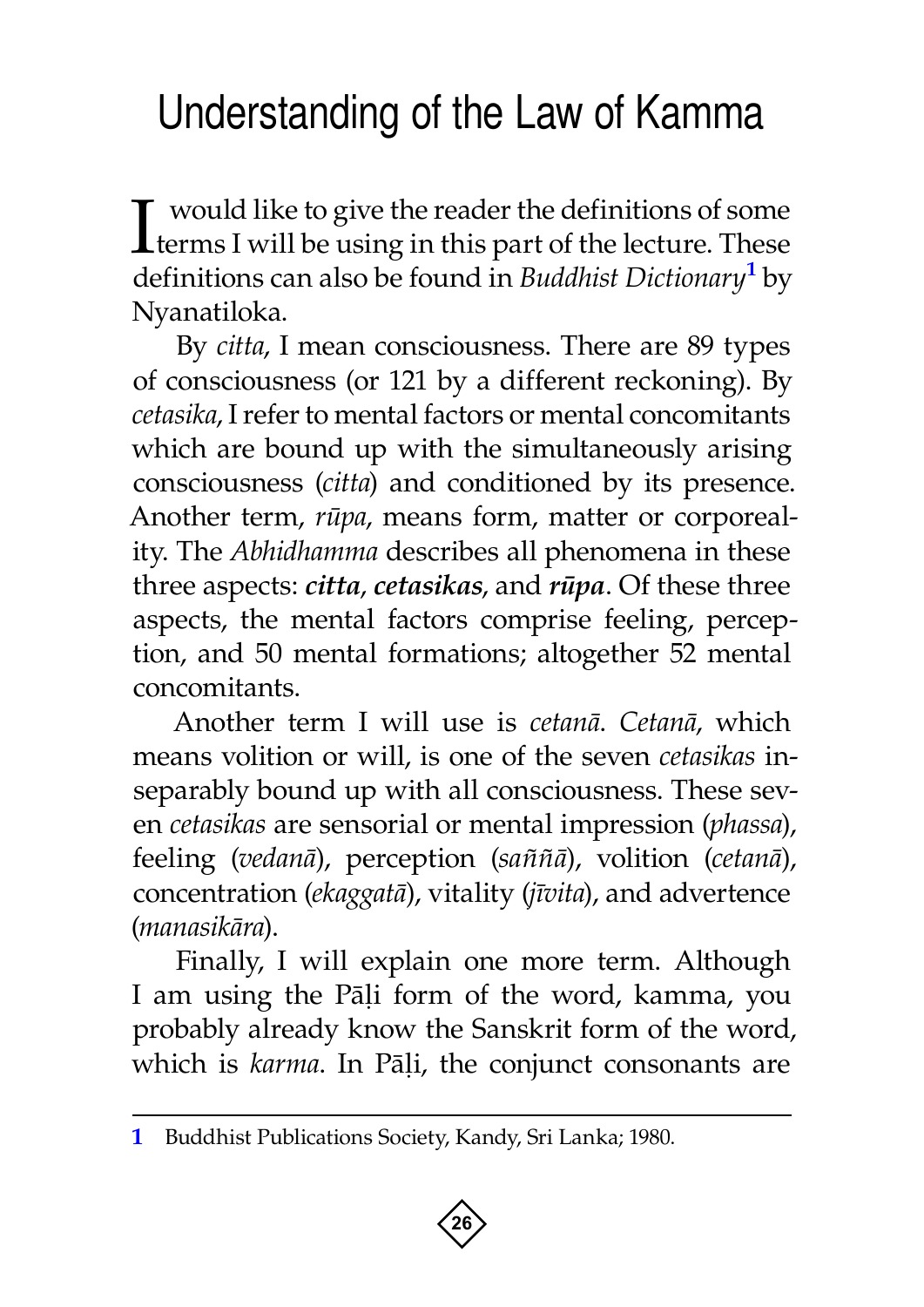assimilated or simplified, and so '*r*" and "*m*" become "mm". But both words mean exactly the same thing.

What is *Kamma*? Kamma is explained as an action or deed. Basically, kamma means work or job or action or deed, but in the Buddhist sense, kamma is defined as that by which actions are done or that through which actions are done. The actions themselves are not called kamma.

When we do something, there arises in our mind a type of consciousness, and that type of consciousness is accompanied by what we call volition, *cetanà* and that *cetanà* is called *Kamma*. Buddha explicitly said:

"Volition (*cetanà*) I call Kamma. Through volition, one performs action by body, by speech, or by mind."

Whatever action we do, there arises in our minds a type of consciousness, either wholesome or unwholesome, and that type of consciousness is accompanied by volition, by *cetanà*, and that *cetanà* is what we call kamma. So kamma is the volition in our minds, the volition associated with wholesome and unwholesome *cittas*. Volition (*cetanà*) accompanies every type of consciousness; it is one of the seven *cetasikas* bound up with all 89 or 121 types of consciousness. But by kamma, we mean the *cetanà* which accompanies only the wholesome and unwholesome types of consciousness. So *cetanà* accompanying the wholesome or unwholesome *cittas* is called kamma.

You may be familiar with the twelve links of the Dependent Origination, and there you will find the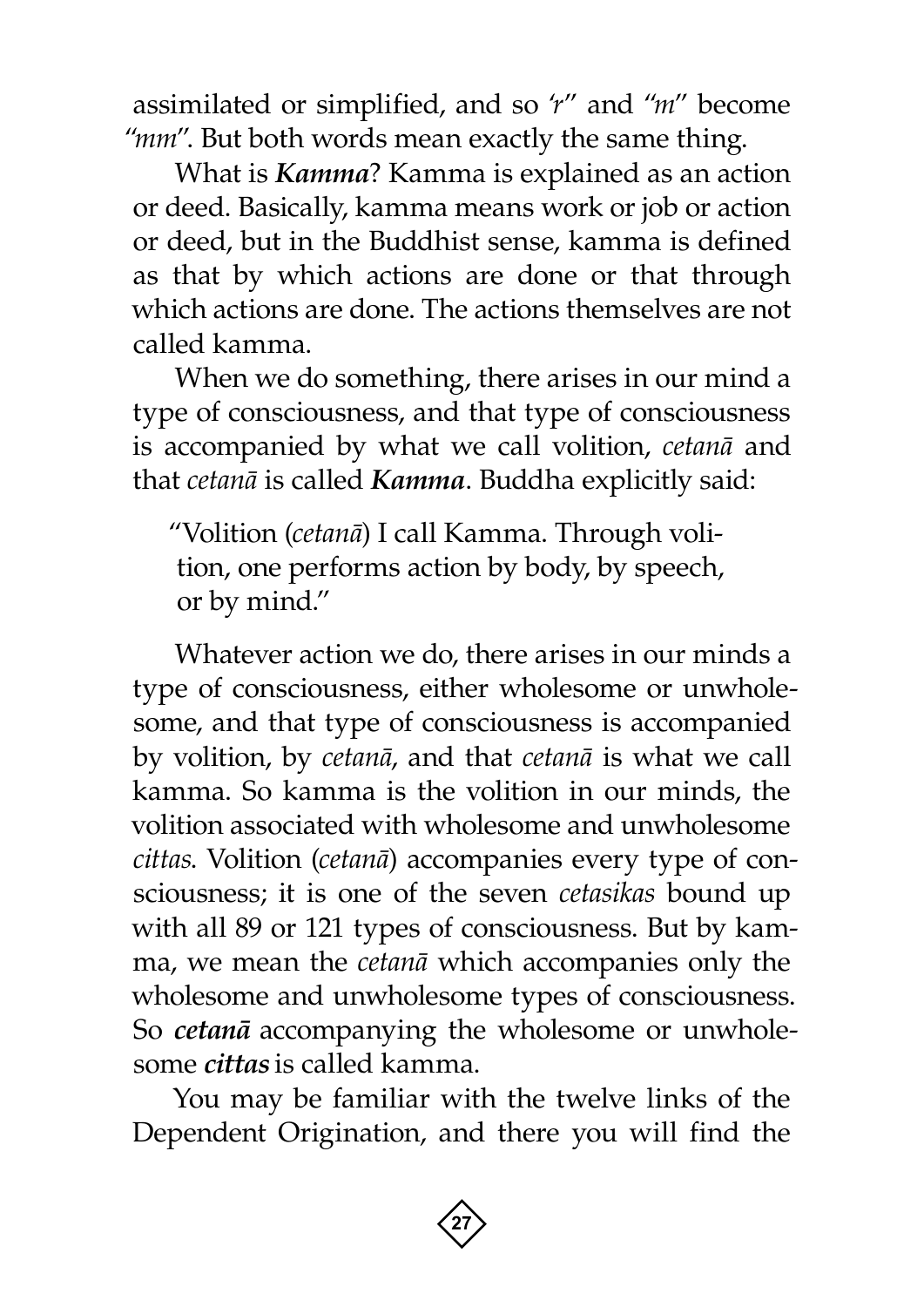term *saïkhàra*, which means mental formations. Mental formations really means kamma here, and it is this kamma which produces results in this life or in future lives. Thus we have the chain: on ignorance depend kamma-formations; on kamma-formations depends consciousness; on consciousness depend mind and matter; on mind and matter depend six sense bases; on six sense bases depends contact; on contact depends feeling; on feeling depends craving; on craving depends clinging; on clinging depends the process of becoming; on the process of becoming depends rebirth; and on rebirth depend old age and death.

Before going further, I would like to mention that kamma is not the result of action, but the cause, although in common usage we use the word in the sense of meaning results. Kamma is also not fate or predestination, although in some senses it seems to be. Kamma is not fate in the sense of being something imposed on us by an external agent; but it is a significant determinant of our life and future lives.

One more thing that should not be applied to the doctrine of kamma is the idea of mass kamma or collective kamma. There is no operation of a collective kamma affecting a group of people. There may be, however, a group of people who do something together and who get the results of their individual kamma together. In that case, the results of each individual kamma is operating.

The law of kamma is a law of cause and effect which states that where there is cause, there is effect; no effect comes into being without a cause. We might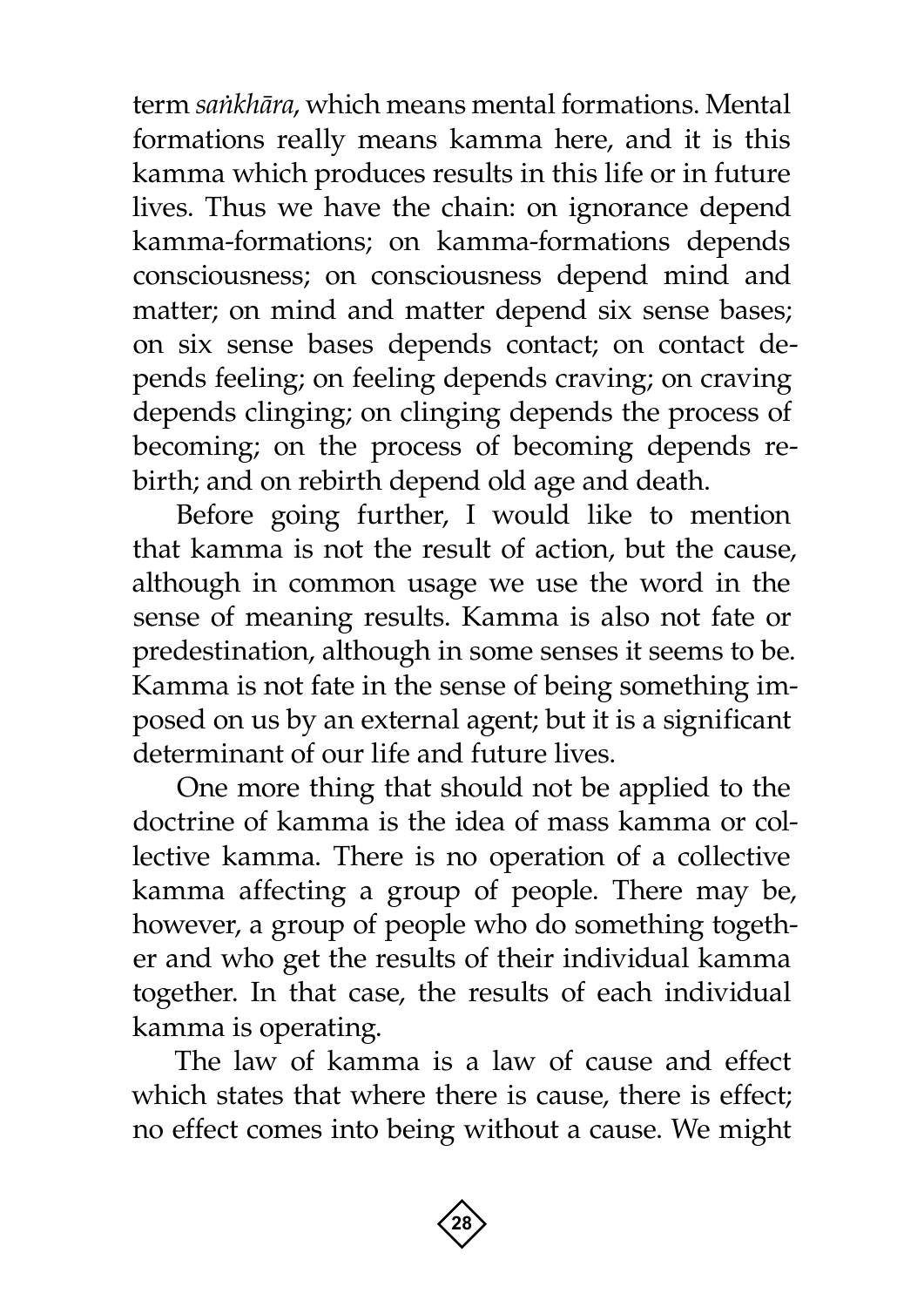also describe kamma as a law of action and reaction: when there is action, there is reaction.

The workings of kamma are a natural law, like law of gravitation. Nobody can interfere with this law, not even the Buddha. We have an old story**<sup>2</sup>** of how Buddha could not save his relatives from being killed; He could not prevent them from being subject to the effects of their kamma.

The first factor in the Noble Eightfold Path is Right Understanding. One of the basic requirements of Right Understanding is an understanding of the law of kamma.

Is everything due to kamma? In the *Buddhist Dictionary*, Venerable Nyanatiloka writes: "Totally wrong is the belief that, according to Buddhism, everything is the result of previous action." Any kammically wholesome or unwholesome volitional action is not the result of former action because it is the action itself; that is, volition is not influenced by the results of past kamma.

There are several categories of *cittas*, of consciousness. One of the types of *cittas* is called resultant. Resultant consciousness is the result of kamma, but other types of consciousness are not the result of kamma. So not everything is due to kamma.

For example, we see something desirable, and that seeing consciousness is caused by kamma. But our reaction to that seeing or to that object is not caused by kamma. Our reaction is a new kamma that we perform. Seeing a desirable object is a result of good kam-

**<sup>2</sup>** *See* **Buddhist Legends**, Part 2, pp. 30-46; Pali Text Society's edition.

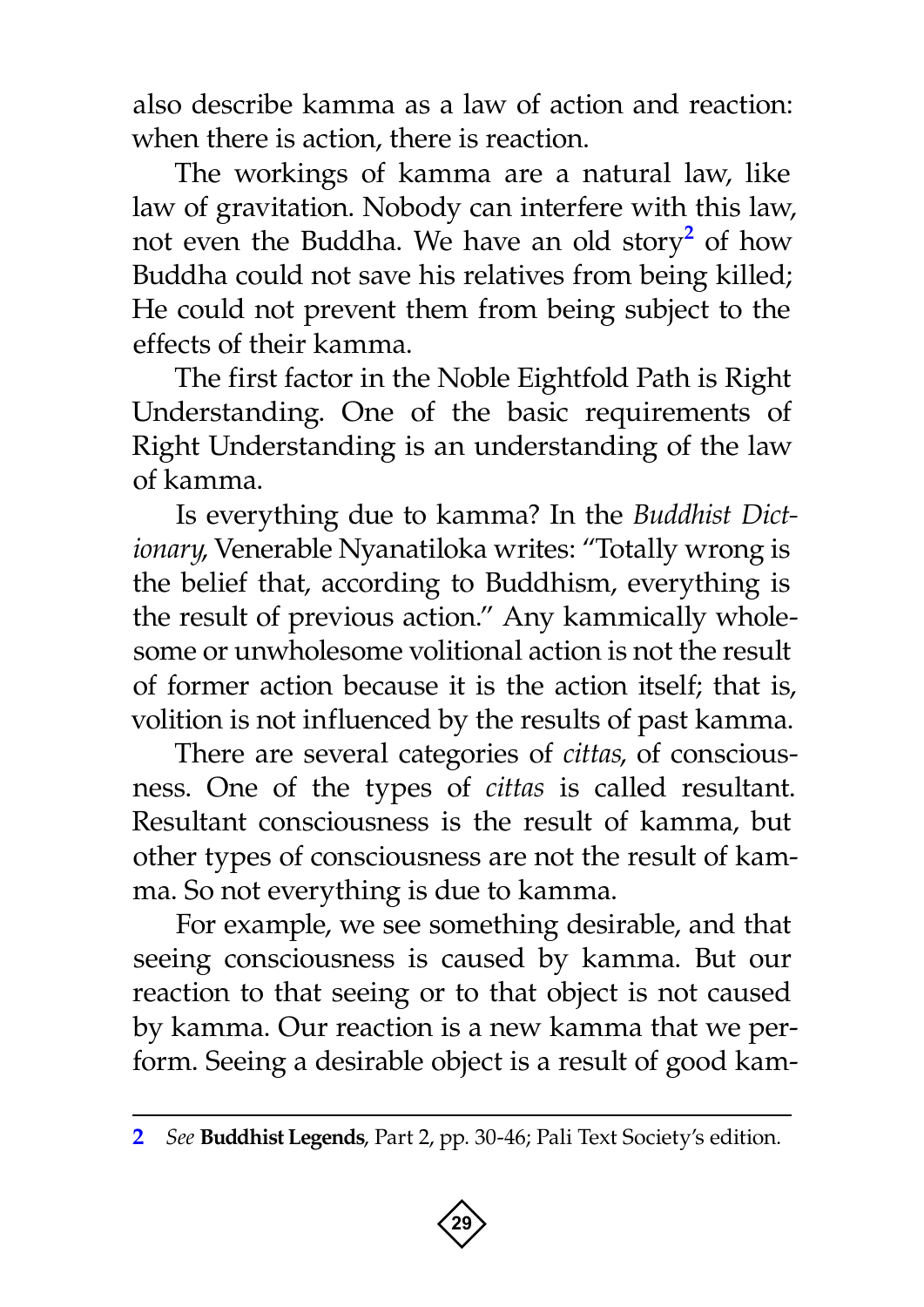ma; seeing an undesirable object is the result of bad kamma. If we see a beautiful rose, that is the result of good kamma. The rose is not the result of kamma – it is just a natural object. But the consciousness that sees this rose is the result of good kamma. Then comes your reaction. If you have attachment to the rose, then your reaction is unwholesome (*akusala*); if your reaction is to see the true nature of the rose – that it is impermanent, without a soul, and subject to the laws of rise and fall – then your reaction is not to get attached to it, which is wholesome (*kusala*). That reaction is either *kusala* or *akusala* and will give results in the future. Whatever you come across in this life is the result of kamma in the past, but your reaction to it is not the result. Your reaction is a new kamma.

Who is the doer of kamma? Who enjoys or experiences the results of kamma? This is very difficult to explain because Buddhism does not accept a person or being or *âtman* (in Pàëi: *atta* meaning self or soul) inside the person. Yet we say that if you do good deeds, you get good results in the future, and so on. The way to explain this seeming paradox is to say that Buddhism accepts both identity and diversity. There is continuity but not identical mind and matter existing for a long time. At every moment, new mind and matter arise and disappear. So there is something like continuity but what is not identical to what existed before; nothing from this moment is taken over to the next moment.

Thus, in the ultimate analysis, there is no doer of kamma and no experiencer of results because there is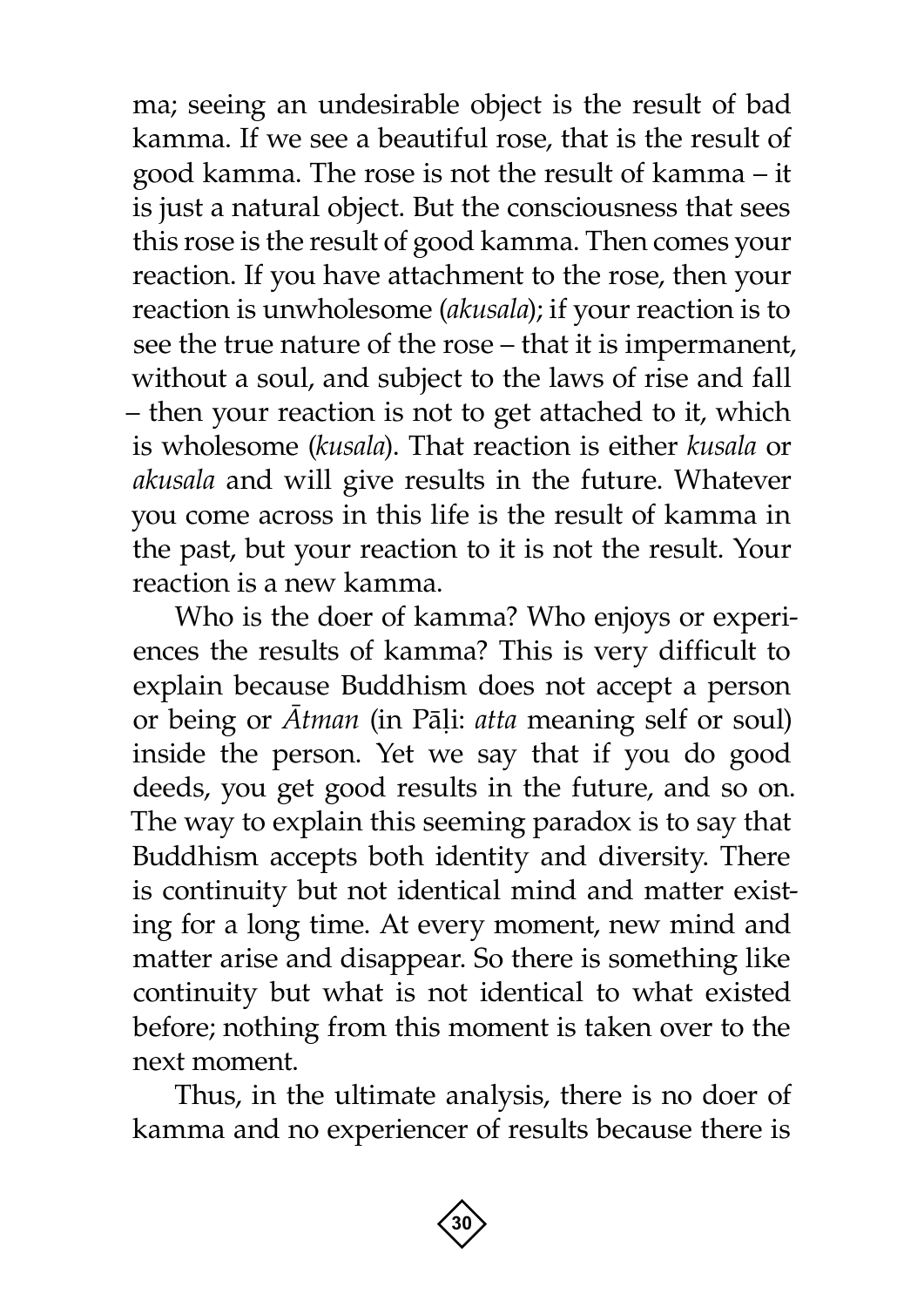no doer over and above the doing, no experiencer of the results over and above the occurrence of the result. Apart from the action, we see no one we call an agent of the action. In conventional language, of course, we have to say that beings get results of good kamma or bad kamma, but the term "being" is just a mode of usage, used for convenience.

**後** 

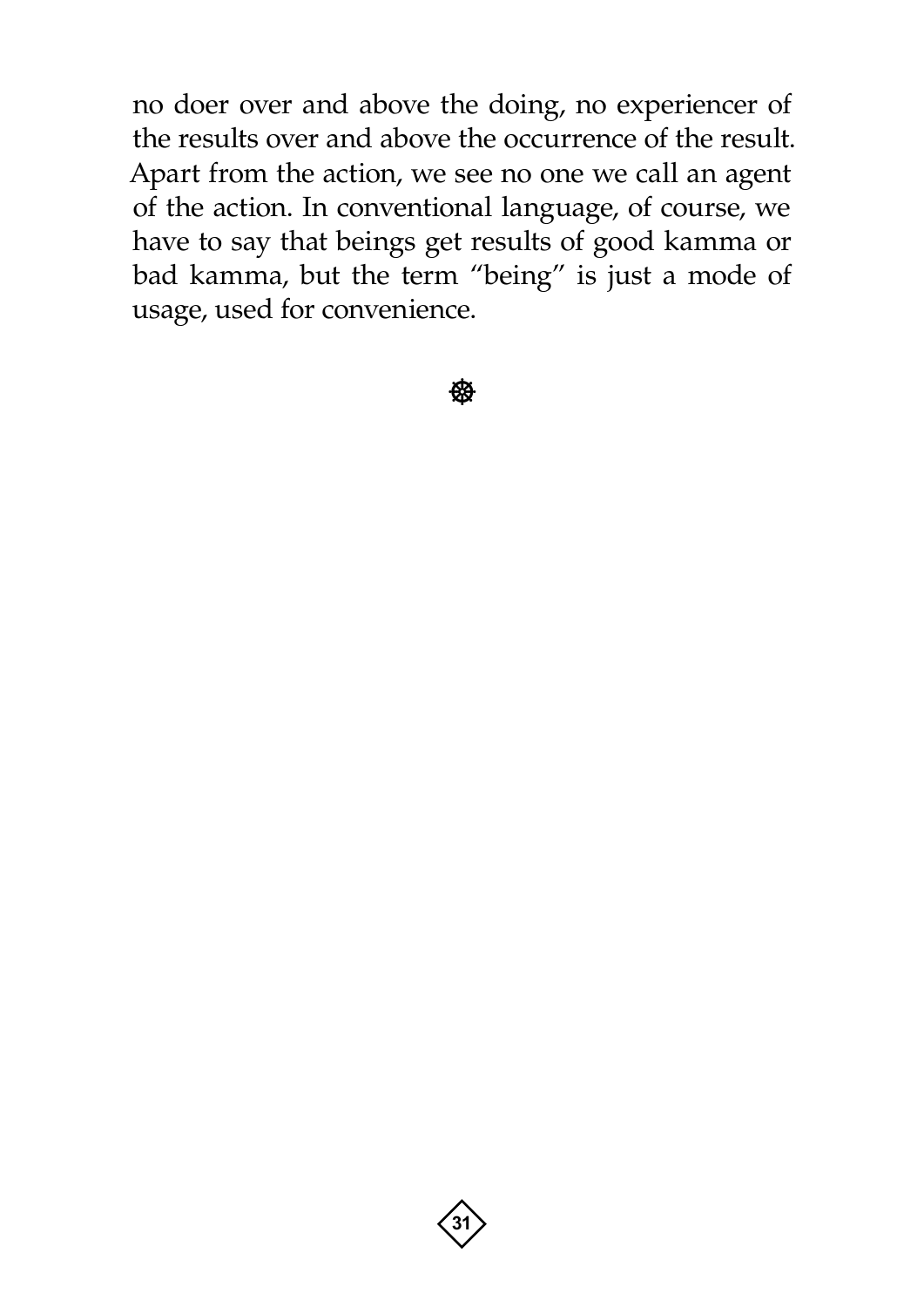## Classification of Kamma

<span id="page-33-0"></span>Kamma can be classified according to function, priority of result, time of taking place of result, and place in which result takes place.

The first division is according to function:

- 1. Reproductive kamma,
- 2. Supportive kamma,
- 3. Obstructive kamma, and
- 4. Destructive kamma.

*Reproductive kamma* means kamma which produces results.

*Supportive kamma* does not produce results but supports the results of another kamma.

*Obstructive kamma* is something like supportive kamma – but in the opposite sense; it can interfere with the result of other kamma.

*Destructive kamma* is one that destroys the result of other kamma. All of these kammas may be good or bad, *kusala* or *akusala*.

With respect to priority of result, we have:

- 1. Weighty,
- 2. Proximate,
- 3. Habitual, and
- 4. Reserve kamma.

*Weighty kamma* is very serious kamma. Weighty *akusala kamma* would be some act such as killing your father or mother; on the wholesome or *kusala* side, it is the attainment of *jhàna* (higher states of meditative consciousness). If you kill your parents, you are sure

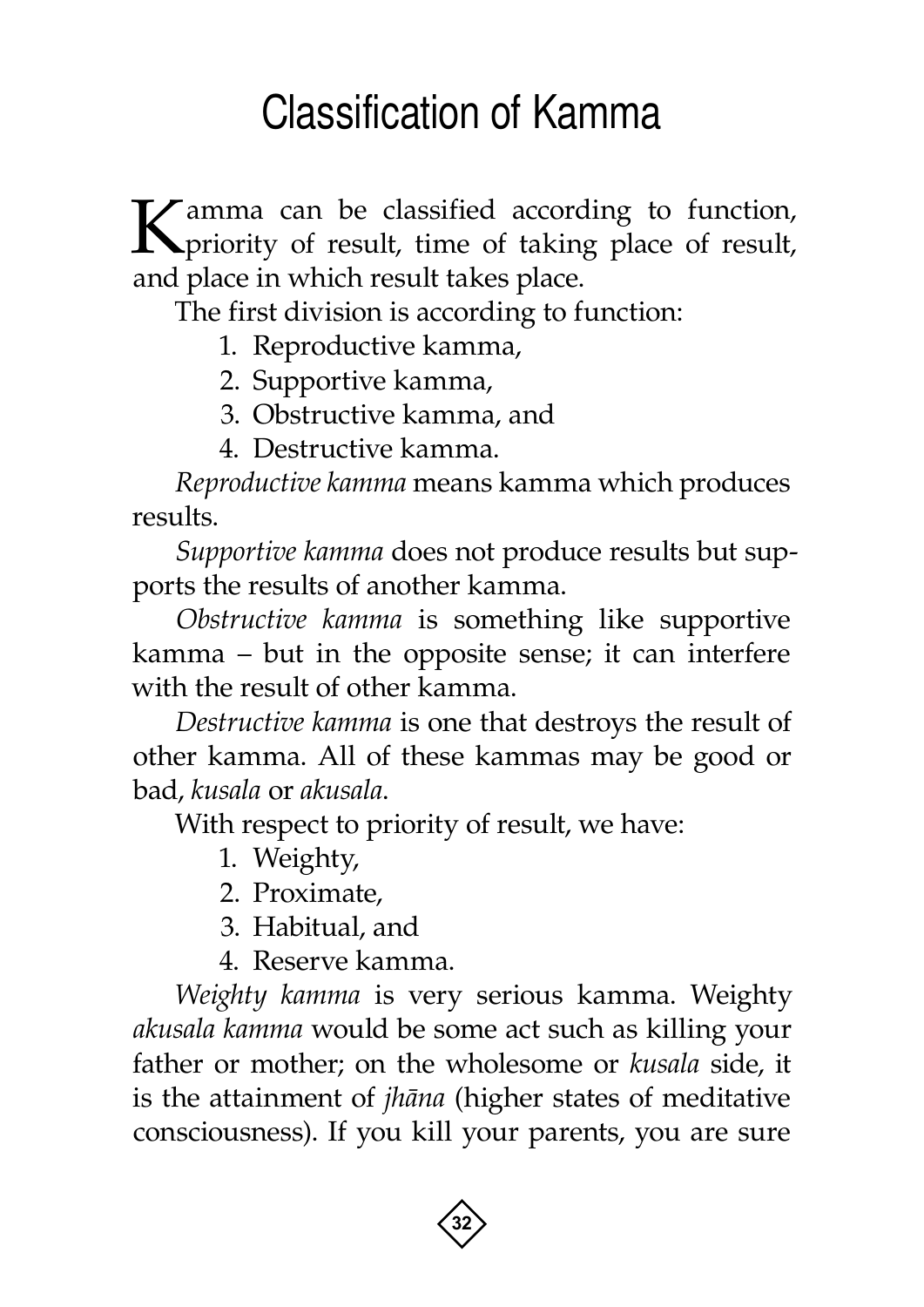to be reborn in the lowest of the hells; if you die with *jhàna* state of meditation intact, you will be reborn in the *Brahma* world.

*Proximate kamma* is that done at the moment of death.

*Habitual kamma* is the kamma which one does habitually in life, such as practicing meditation every day or performing some *akusala* action every day.

*Reserve kamma* is that which will give results when the other three are not present.

Now, when there is weighty and proximate kamma, then weighty kamma will give results in the next life. When there is proximate and habitual, the proximate will give results. If there is habitual and reserve, the habitual will give results. Proximate kamma is very important because the kamma done at the last moments before death determines the immediate rebirth. There is a story of an evil man who hunted animals all his life. For killing so many beings, he was going to be reborn in a woeful state. But his son was an *Arahant*  and helped him in the last moments before death to attain a better rebirth.

With respect to the time of taking place, we have kamma which gives results in:

1. the present life,

- 2. the next life, and
- 3. some lifetime after that.

In this category we have another kamma called defunct kamma, kamma which has passed its time of giving results. But the kamma which gives results in lives after the present life and in lives after the next life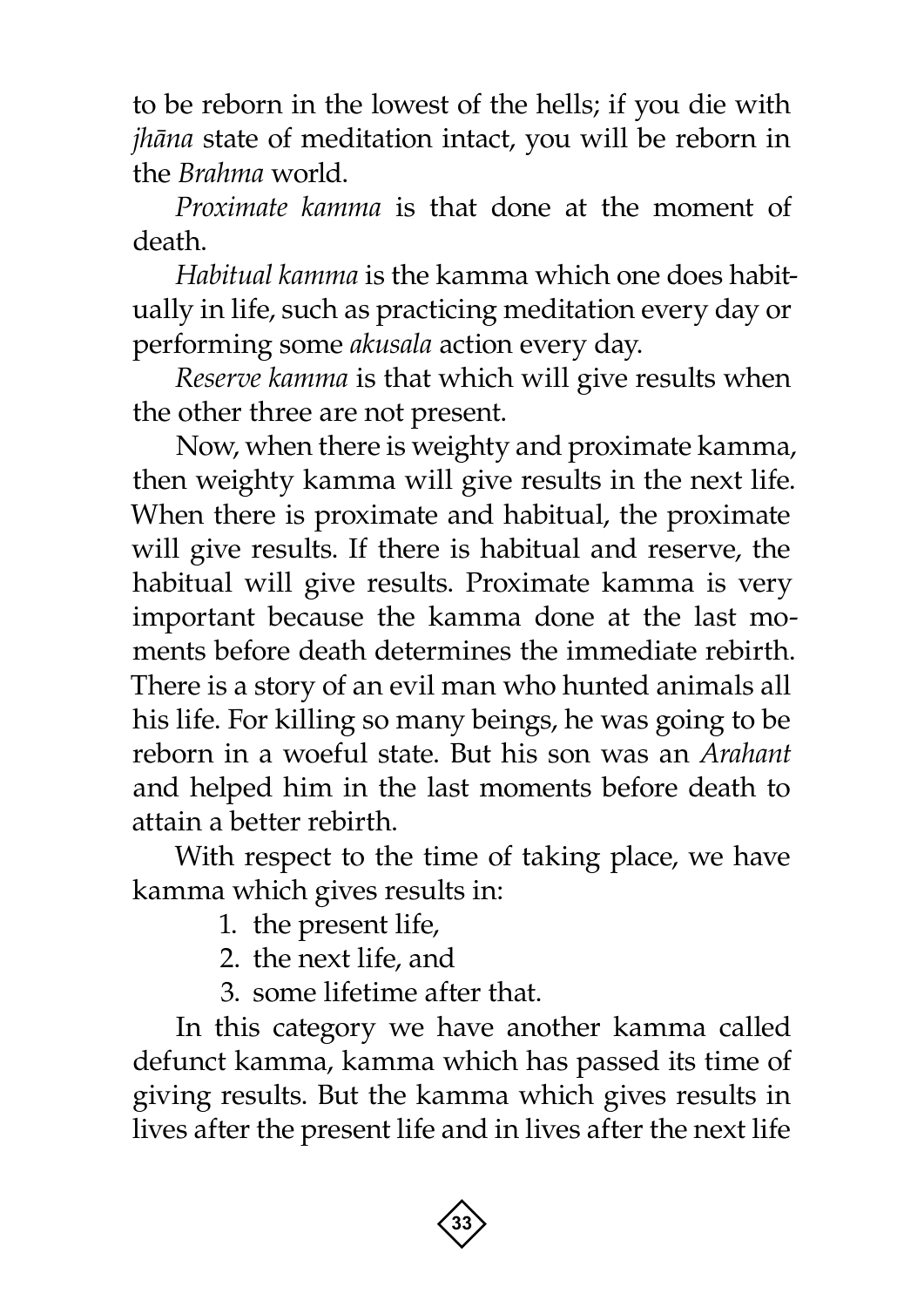can never become defunct as long as there is continuity of rebirth and death. The kammas which give results in the present life and in the next life never can become defunct if they do not give results during respective periods, due to unfavorable periods, due to unfavorable circumstances. But the kamma giving results in lives after the next life never becomes defunct as long as one does not escape from the always sentiment beings. That is why animals have a chance to be reborn as human beings, even though most of what they do in the animal did in the past may have a chance to give results, and so the animal can escape from being an animal or from being in a worse woeful state.

The final classification of kamma is by place where results can occur. Kamma gives results in the various sphere, and the formless sphere. For example, unwholesome kamma gives results in the four woeful states and in human beings and even in some celestial beings. Wholesome kamma pertaining to the sense sphere gives in every kind of existence.

What are the results of kamma? Only two things are the result of kamma. One is *cittas* and *cetasikas*; the other is *råpa*, material properties.

The resultant types of consciousness and the *cetasikas* going along with them are the results of kamma. Some, but not all, material properties in our bodies are also caused by kamma. Thus, when we say what the results of kamma are, we mean this: the material properties caused by kamma. A rose is not the result of kamma; it is simply there, depending on natural causes. But the seeing of it or the experiencing of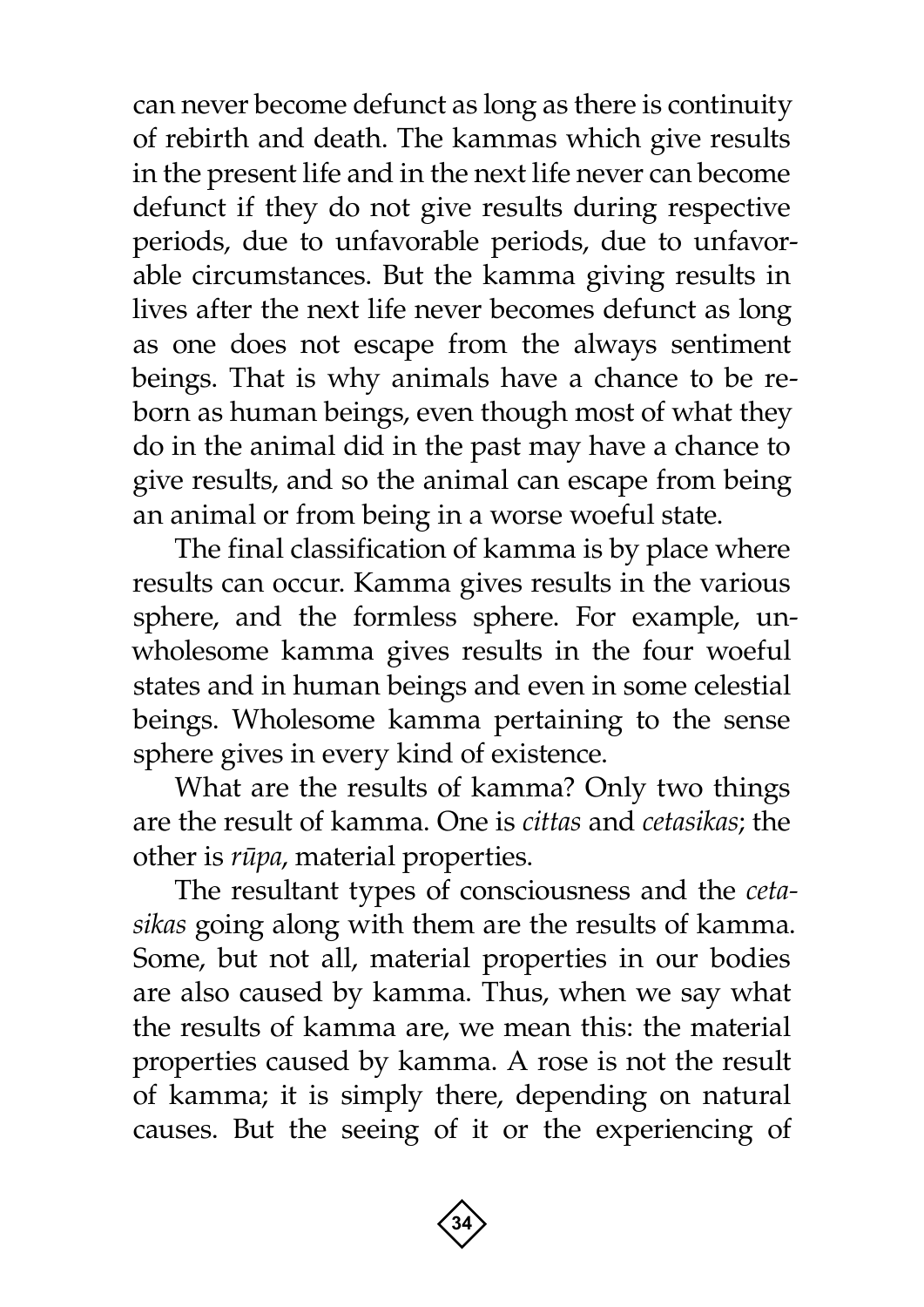it – the seeing consciousness by which you see the rose – is caused by kamma. And the eye, or rather the eye-sensitivity with which you see is also the result of kamma. Your reaction to the rose is not a result of kamma. In this way, there is the result of kamma and a new kamma and then there will be the result of this new kamma again later. In this way, cause and effect go on and on and on.

The law of kamma states that beings get what they deserve, but that does not mean that we are not to help people, that we are not to relieve people from suffering. As much as we can, we must do whatever we can to relieve suffering, but if we cannot eliminate suffering any more, we must understand the cause of the suffering as kamma and cultivate compassion.

Compassion or *karuṇā* is a good quality to cultivate, but while cultivating *karuṇā*, we may cross over into anger. For example, some people want to help the animals being used in laboratories for experiments. While helping those animals, some are also cultivating anger and hatred at the people doing the experiments. When we practice *karuṇā*, we have to be careful not to cultivate unwholesome states. If we have hatred, we are not practicing *karuṇā* any longer.

I would like to complete this part of the lecture with an illustration of a thought process and the place of in it.

This is the mango simile, and I will number each part of the process.

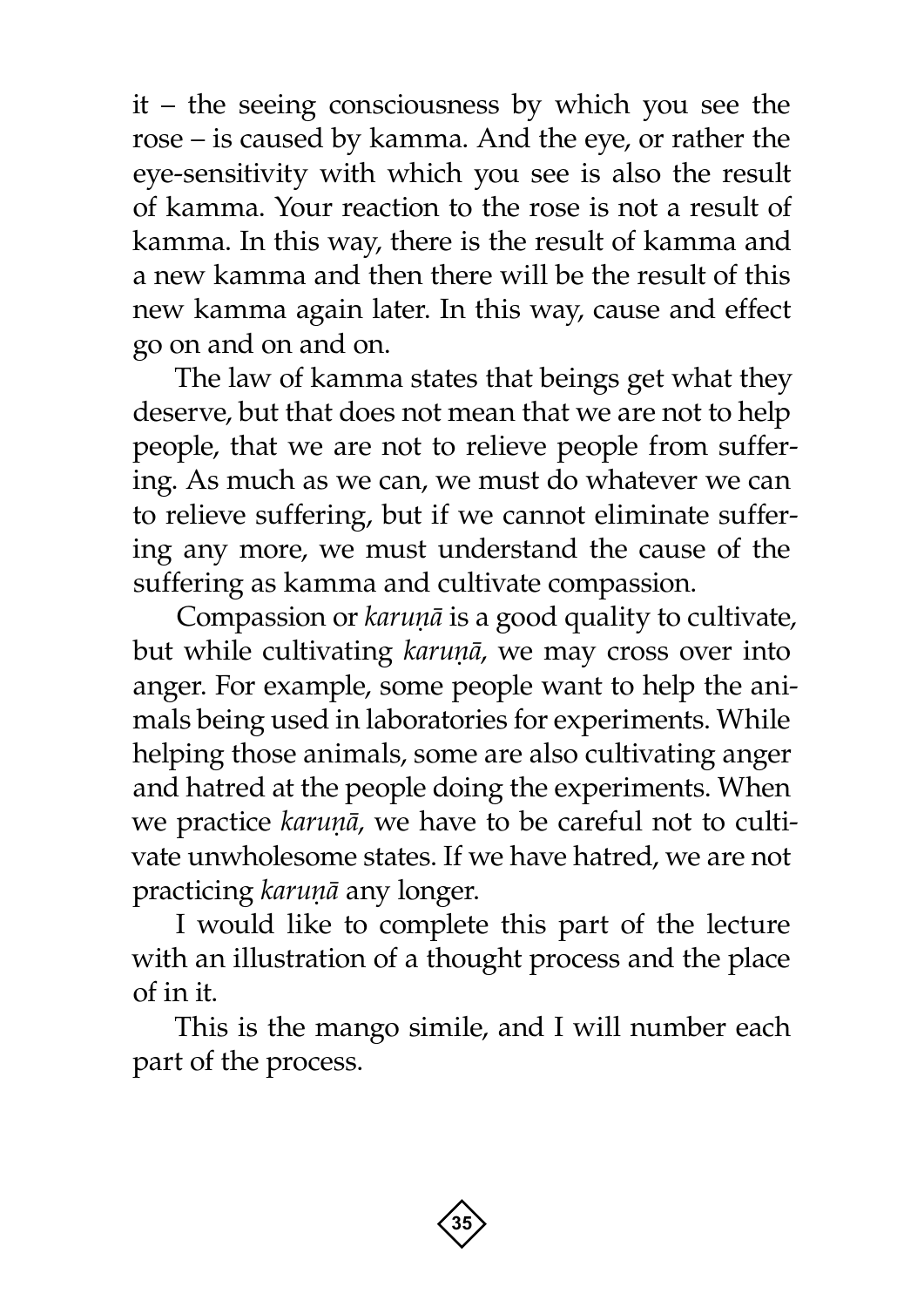A certain man with his head covered went to sleep at the foot of a fruiting mango tree (0). Then a ripe mango loosened from the stalk fell to the ground, grazing his ear (1, 2, 3). Awakened by that sound (4), he opened his eyes and looked (5). Stretching out his hand, he took the fruit (6), squeezed it (7), smelt it (8), ate it with enjoyment (9-15), and swallowed it (16- 17). Then he went to sleep (0).

There are seventeen thought moments or *cittas*  when an object is presented to the mind through one of the five sense doors, as in the case of this mango simile.

We have the life continuum (*bhavanga*) (0, 1, 2, 3), a type of undercurrent or inactive consciousness, and we have a series of the following types of thought consciousness sense-door adverting (4); seeing (5); receiving (6); investigating (7); determining (8); apperception or impulsion (9-15); registering (16-17); and then *bhavanga* again (0).

The thought-moments in which kamma is performed are seven moments of apperception or impulsion, known in Pāļi as *javana*. In these moments, one experiences the object fully, and they are the moments when one creates kamma. In the first of these seven thought moments, one acquires kamma which, getting favorable circumstances, gives results in the present life. In the seventh and last thought-moment of *javana*, one acquires kamma which gives results in the next life. In the five thought-moments in between, one ac-

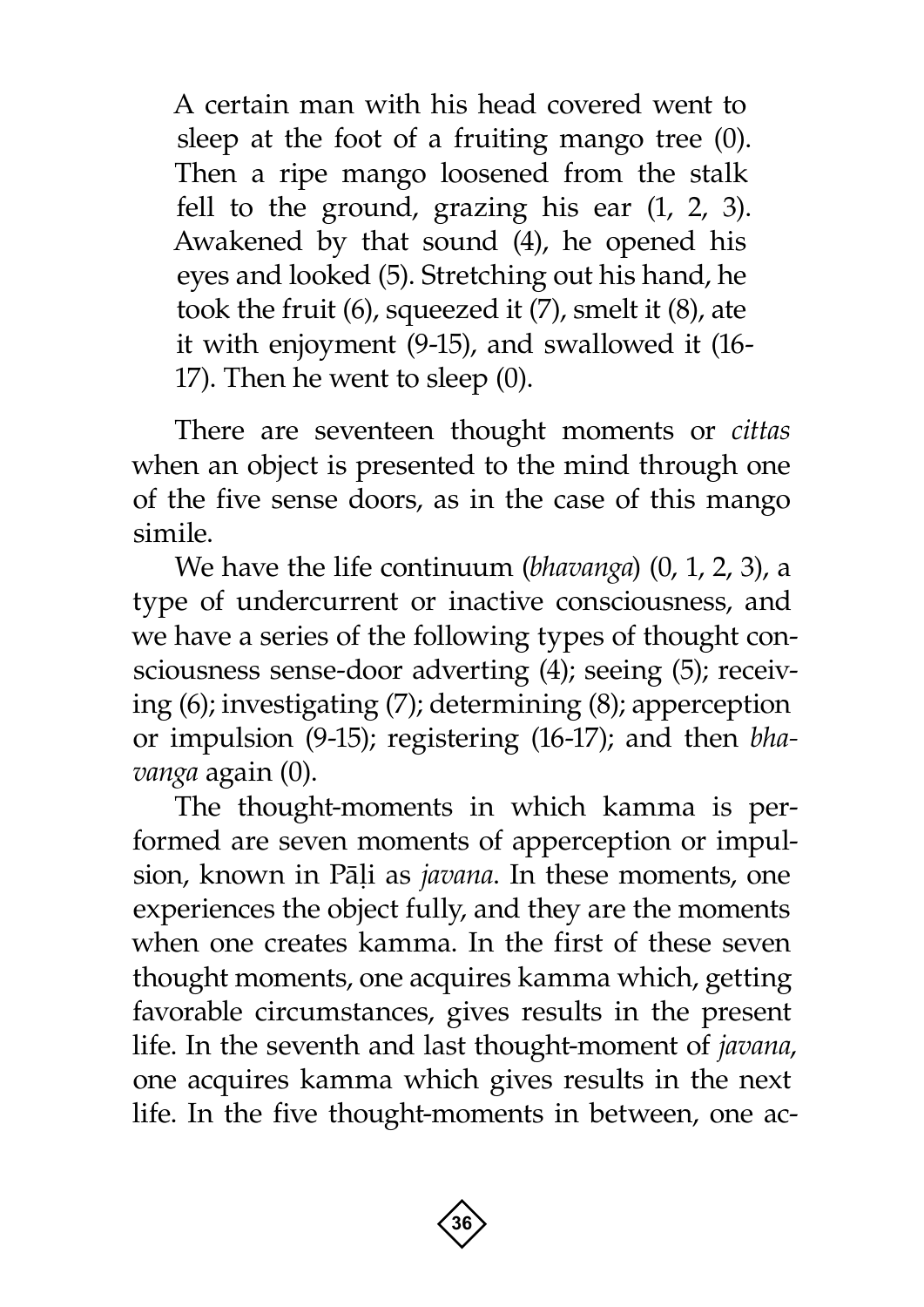quires kamma which gives results in the lives after the present and next life, that is, from the third lifetime onward reckoning the present life as the first.

If the first *javana* does not give results in this life, it becomes defunct; if the seventh *javana* does not give results in the next life, it becomes defunct. But the five *javanas* between the first and seventh can give results through every lifetime until one dies as an *arahant*. Therefore the seven moments of *javana* – when you do *kusala* or *akusala* kamma – are the most important moments in the thought process of the Abhidhamma. In those moments, how we react to the object (either in a wholesome or unwholesome manner), produces results which we will have to be responsible for in the future.

**後** 

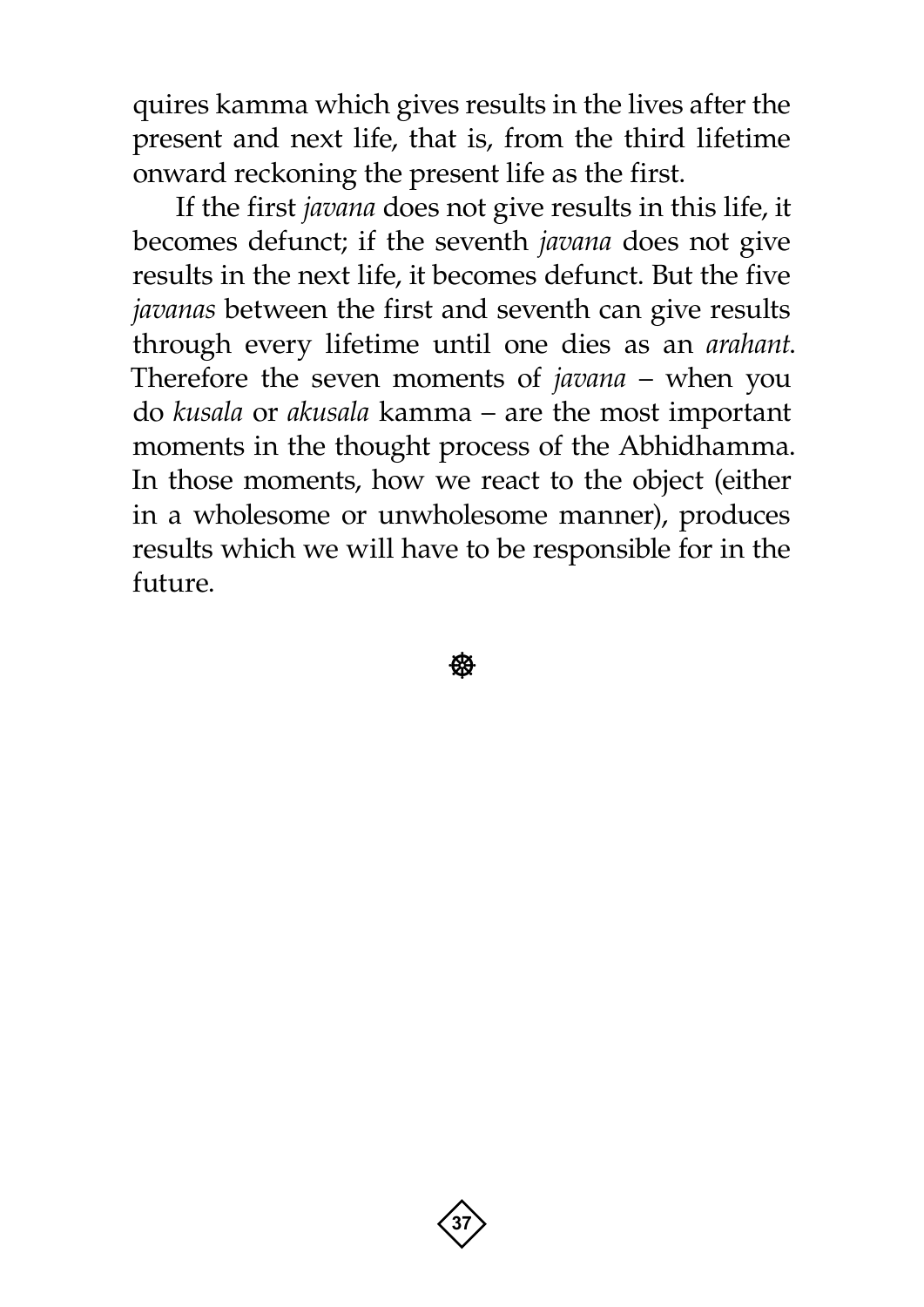## <span id="page-39-0"></span>Other Books by Sayadaw U Silananda

*"Monks, learn the âñànàñiya protection, study*  the  $\bar{A}$ *tānāṭiya protection, hold in your hearts the âñànàñiya protection. Monks, beneficial is the âñànàñiya protection for security, protection, freedom from harm and living in ease for monks, nuns (bhikkhunis) and male and female lay followers."*

 $\sim$  The Buddha

With these words the Buddha exhorted His monks to learn the Atanatiya protection for their protection and thus began the tradition of chanting the Sutta for protection and good results. The collection presented in this book - Paritta Pāļi & Protective Verses, *A Collection of Eleven Protective Suttas & An English Translation* (IJ014/98) – is by Sayadaw U Sãlànanda, the well-known Burmese monk who was one of the final editors of the Pāļi Texts, Commentaries, and Sub-Commentaries at the 6th Buddhist Council, held in 1954. This book contains all the popular Buddhist discourses, the eleven suttas – *Maïgala Sutta*, *Ratana Sutta, Metta Sutta, Khandha Sutta, Mora Sutta, Vatta Sutta*, *Dhajagga Sutta*, *âñànàñiya Sutta*, *Aïgulimàla Sutta*, *Bojjhanga Sutta, Pubbanha Sutta* – and would be a lovely addition to anyone's collection of Buddhist books.

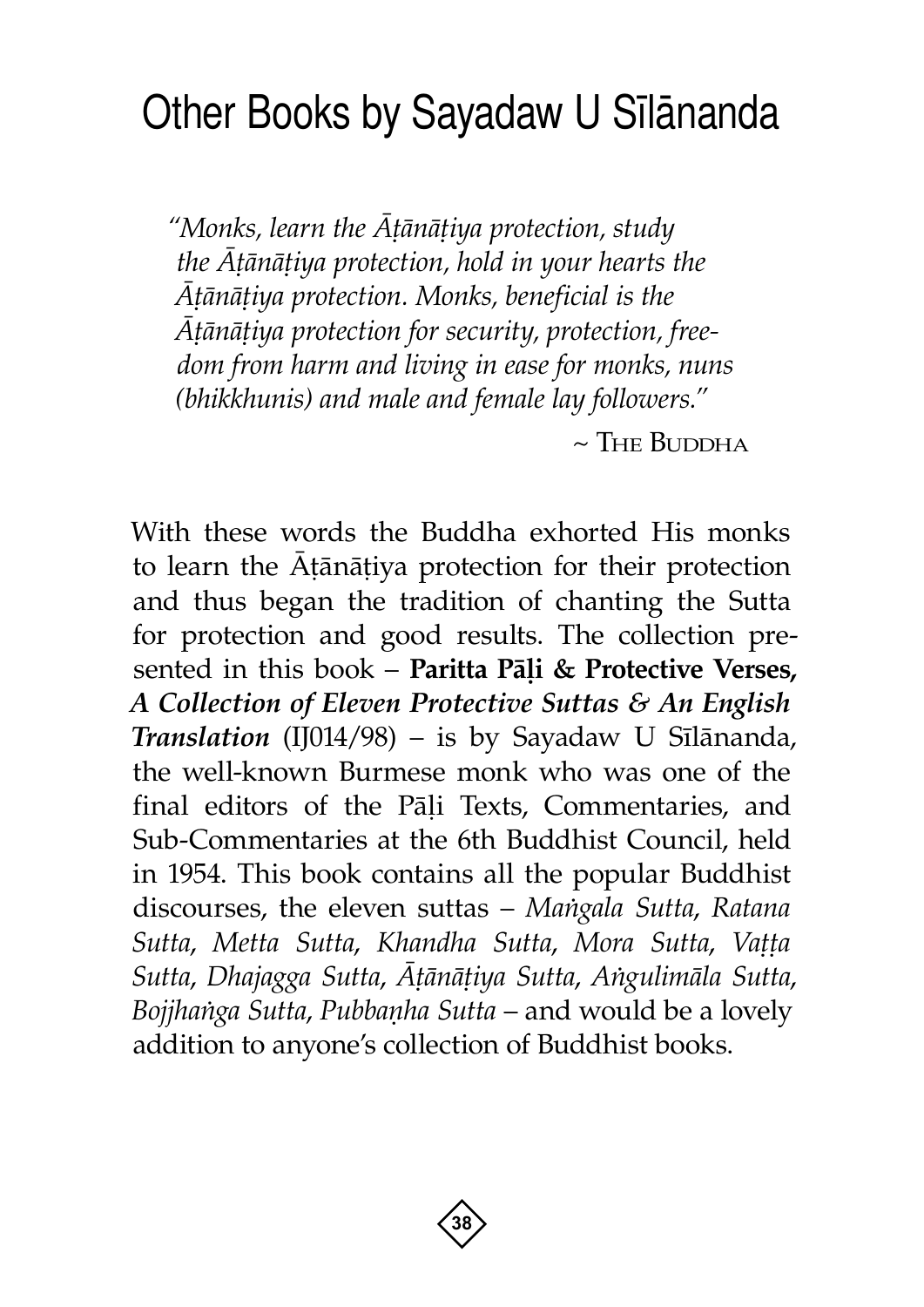*"Bhikkhus, form is anattà (form is not soul or self). Were form soul, then this form would not lead to affliction, and one could have it of form: 'Let my form be thus; let my form be not thus.' And since form is not soul, so it leads to affliction, and none can have it of form: 'Let my form be thus; let my form be not thus.'"*  $\sim$  THE BUDDHA

This book: **No Inner Core,** *An Introduction to the Doctrine of Anattà* (IJ016/98), is based on a collection of lectures on the Anattà doctrine given by Sayadaw U Sãlànanda. This doctrine is one of the most important teachings of Buddhism and the most distinctive feature of Buddhism for, as many scholars have recognized, it makes Buddhism different from all other religions. Although the anattà doctrine is so important, so distinctive, and supposedly so universally accepted by Buddhists, it is still the most misunderstood, the most misinterpreted, and the most distorted of all the teachings of the Buddha. Some scholars who have written on Buddhism had a great respect for the Buddha, liked His teachings, revered Him, and honored Him, but they could not imagine that such a profound thinker had actually denied the existence of a soul. The author provides a technical exposition on this topic.

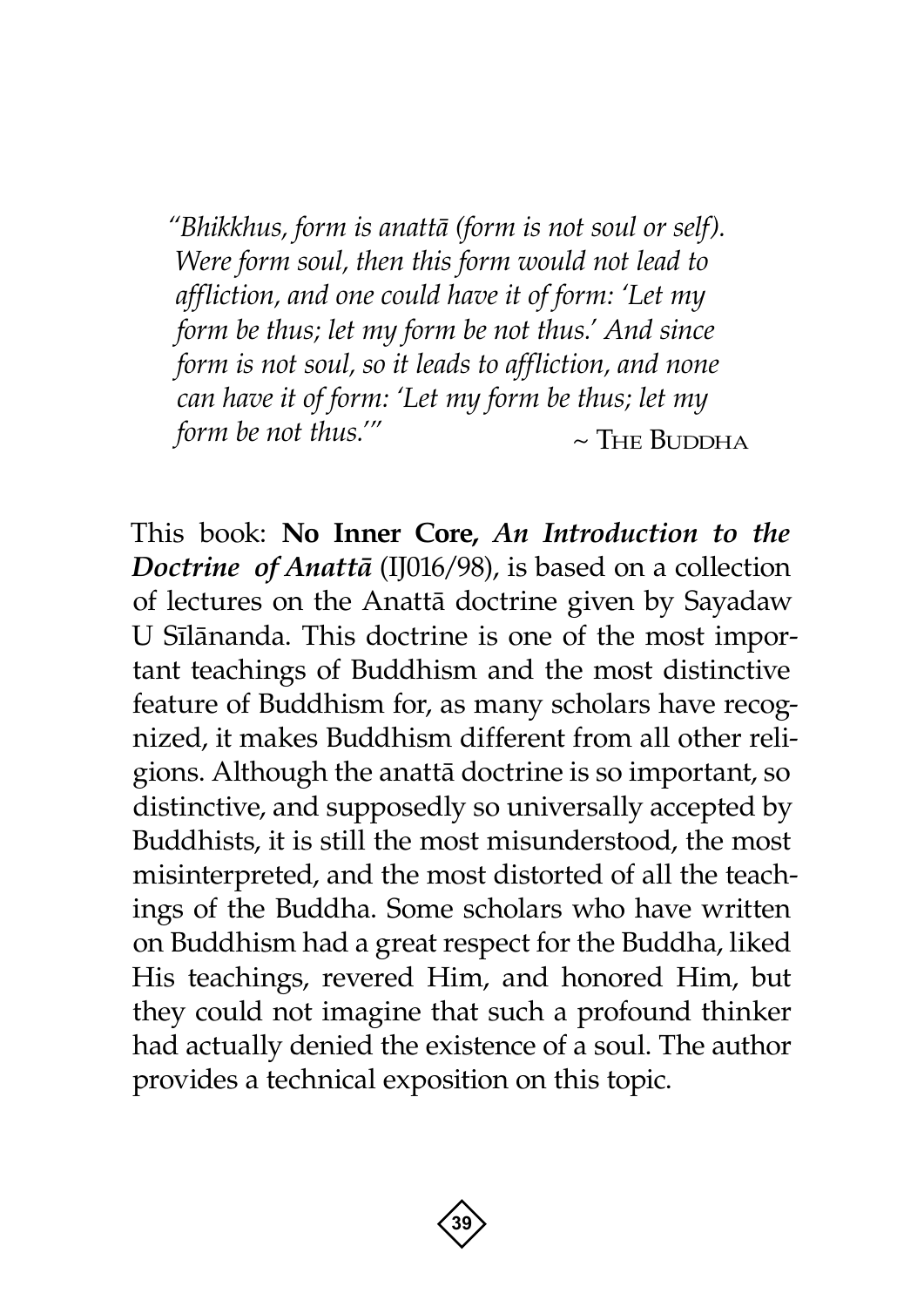### <span id="page-41-0"></span>Other Inward Journey Publications

"Imagine someone searching for some understanding, some answer to the confusion of life. This person knows that things aren't quite right. There must be better ways to live one's life than this. She or he searches and picks up yet another book and … finds the answer to his or her quest  $\sim$  THAT'S IT!  $\sim$  and life changes forever."

 $\sim$  Venerable  $\tilde{N}$ ānadassi

An *Inward Journey* book comes to you as a free Dhamma book. This book is published by Inward Path Publisher (IPP), which aims at disseminating the noble teachings of Wisdom and Compassion of the Buddha to a wide segment of readers through the printing of Dhamma books and booklets. Below are some of the titles available:

#### IJ001/97

**From Womb To Womb**

*Metamorphosis of a mother* – *by* Francis Story ISBN 983-9439-00-6

### IJ002/97 **The Way To The Happiness Of Peace** *Understanding the Basics of Insight Meditation*

– *by* Sayadaw U Pandita ISBN 983-9439-01-4

#### IJ003/97

**Seeding The Heart** *Lovingkindness Practice with Children* – *by* Gregory Kramer ISBN 983-9439-02-1

IJ004A & 4B/97

**Animal Magnetism** *The Attraction of Spiritual Leaders* – *by* Francis Story ISBN 983-9439-03-0

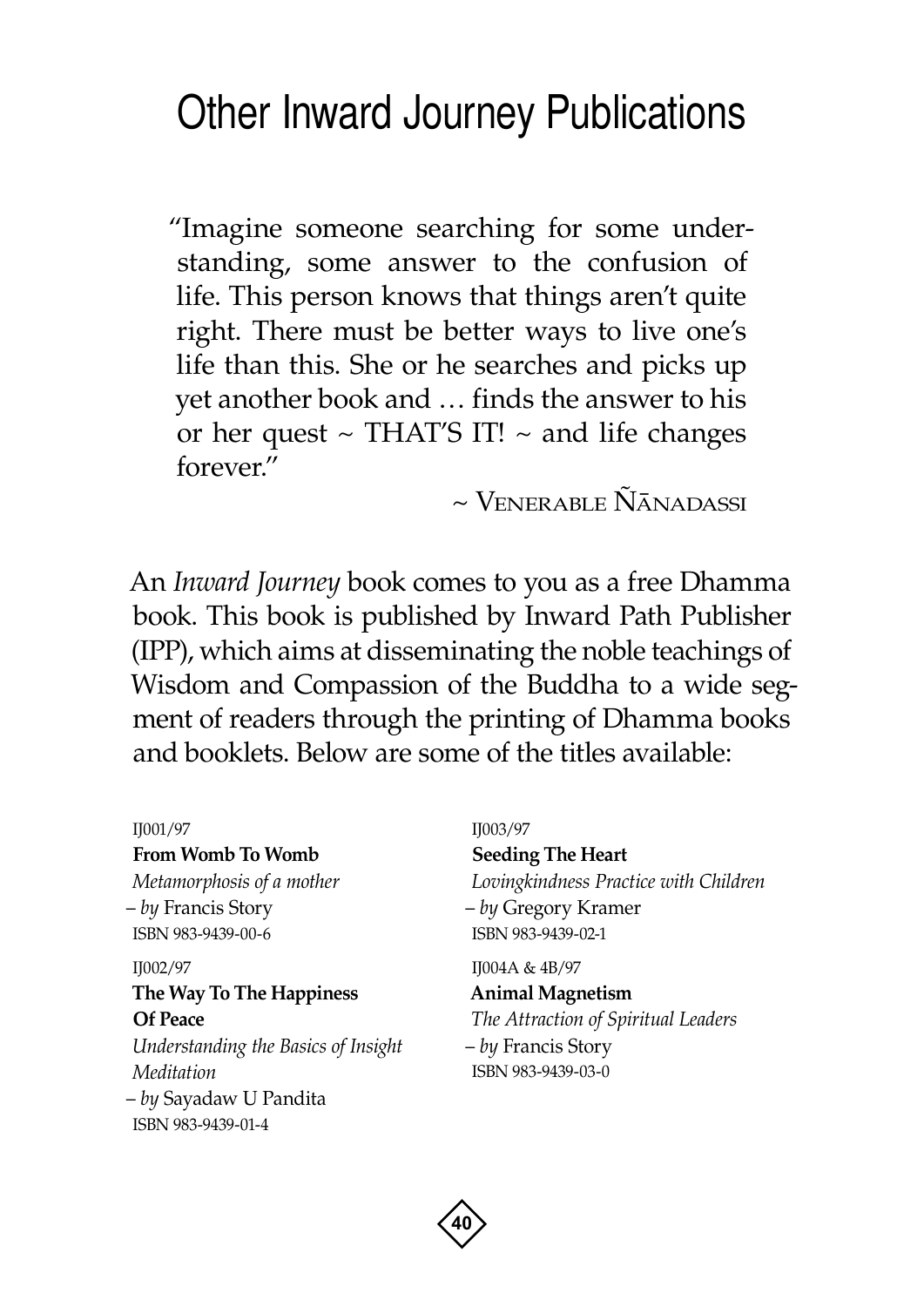IJ005/97

#### **The Intense Wish To Be Free**

*An Interview with Meditation Teacher Sharon Salzberg* – *by* Lenore Friedman ISBN 983-9439-04-9

#### IJ007/97

#### **One Truth Only**

*A Compilation of Passages from* Mahasi Sayadaw*'s Discourses (Revised & Expanded Edition)* ISBN 983-9439-05-7

#### IJ008/98

#### **Precepts**

*The Guardians of the World* – *by* Sandy Eastoak, Julie Quinn & Sulak Sivaraksa ISBN 983-9439-15-4

IJ009/98

#### **Truth Heals**

*Issues Through the Moss* – *by* Mali Bagøien, with an introduction by Ajahn Thante ISBN 983-9439-07-3

#### IJ010/99

#### **The Many Faces Of Death**

– *by* Jacqui James ISBN 983-9439-35-9

#### IJ011/98

#### **Tuccho Pothila**

*Venerable Empty Scripture* – *by* Ajahn Chah ISBN 983-9439-06-5

#### IJ012/98

#### **Existence** *Rebirth and the Plane of Existence*

– *by* Dr Sunthorn Na-Rangsi ISBN 983-9439-08-1

#### IJ013/98

#### **A Constitution For Living**

*Buddhist Principles for Fruitful and Harmonious Living* – *by* P. A. Payutto (Chao Khun Dhammapitaka) ISBN 983-9439-11-1

#### IJ014/98

#### **Paritta Pàëi & Protective Verses**

*A collection of Eleven Protective Suttas & An English Translation* – *by* Sayadaw U Sãlànanda ISBN 983-9439-21-9

#### IJ015/98

#### **Volition**

*An Introduction to the Law of Kamma* – *by* Sayadaw U Sãlànanda ISBN 983-9439-20-0

#### IJ016/98

#### **No Inner Core**

*An Introduction to the Doctrine of Anatta* – *by* Sayadaw U Sãlànanda ISBN 983-9439-09-X

#### IJ017/98

#### **Indriya**

*The Nine Causes which Sharpen the Controlling Faculty of a Vipassanà Meditating Yogi* – *by* Sayadaw U Kundala ISBN 983-9439-16-2

#### IJ020/98

#### **Satta Bojjhanga**

*The Seven Factors of Enlightenment*

– *by* Venerable Mahathera Piyadassi ISBN 983-9439-12-X

IJ021/98

#### **The Art Of Attention**

– *by* Venerable Pannyavaro ISBN 983-9439-19-7